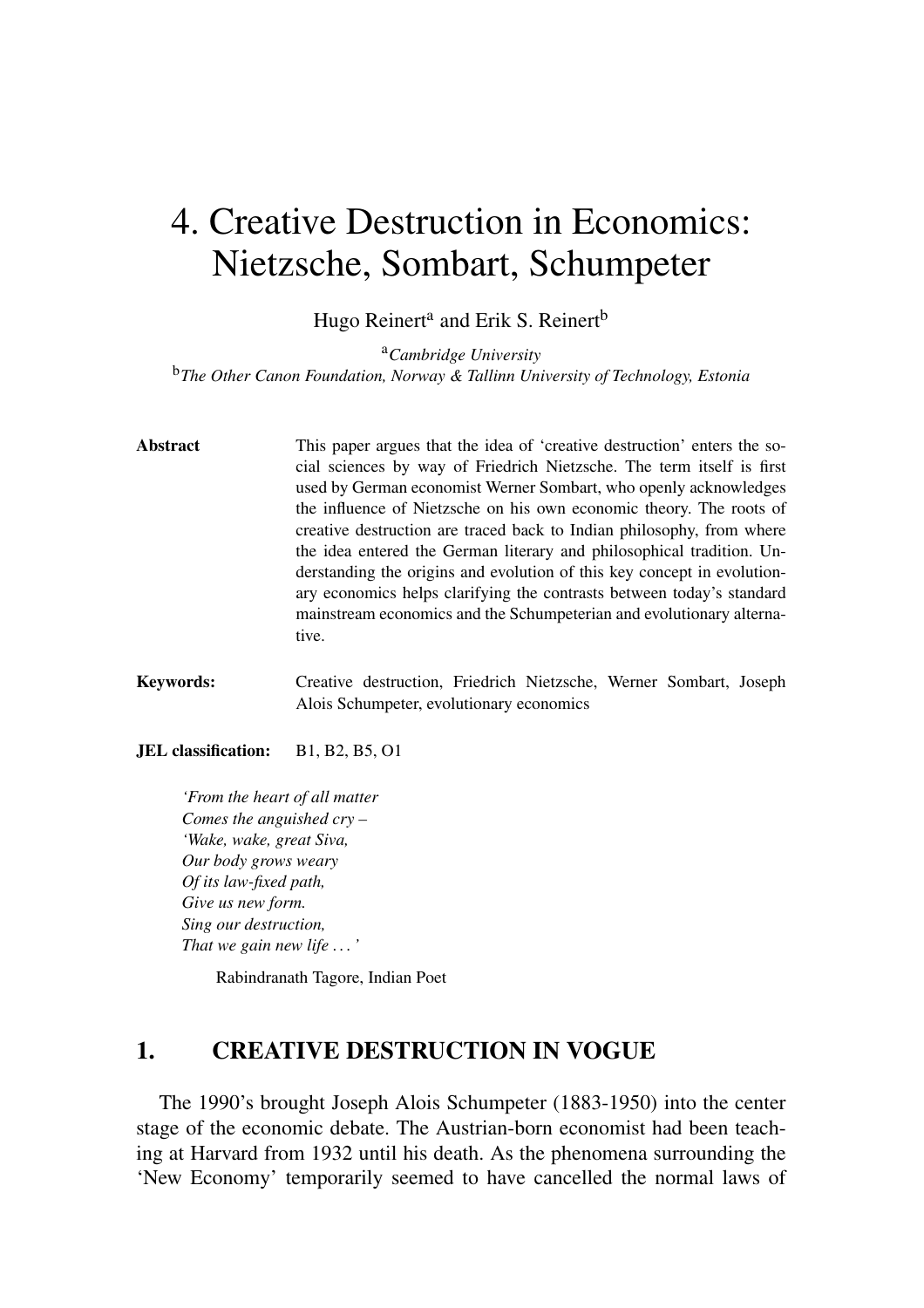economic gravity, Alan Greenspan heralded Schumpeter as the theoretician and prophet of the events.<sup>1</sup> At the core of the phenomenon was the process of creative destruction that had become associated with the name of Schumpeter. This concept seemed tailor-made to describe the process by which information and communication technology destroyed previous technological solutions and laid waste old companies in order to make room for the new.

In today's standard economic theory, Schumpeter stands out as being highly original. However, his great intellectual independence is generally misinterpreted as meaning that his ideas appear on the scene only with him. This is far from the truth (see Reinert 2002), also as it applies to the key concept of 'creative destruction'. This idea itself is a very old one. In this paper we shall argue that the idea of 'creative destruction' enters the late 19th Century *Zeitgeist* through the works of Friedrich Nietzsche. Going back further in time, the process of creation and destruction plays a central role in Hinduism, the religion which so inspired Nietzsche's *Erzieher* (educator) Arthur Schopenhauer. Nietzsche's own ideas about creative destruction, as popularized through his *Also Sprach Zarathustra*, had a profound and wide-ranging influence on generations of German-speaking artists and intellectuals (Sokel 1959). We shall further argue that – contrary to the firm beliefs of the economics profession – the term 'creative destruction' was brought into economics not by Schumpeter but by Werner Sombart (1863-1941), the economist who was probably most influenced by Nietzsche.

Nietzsche saw it as his task to bring about the regeneration of Western culture. This he sought to achieve by attacking its decadent institutions and philosophical foundations. Perceiving the impossibility of basing a modern moral system on God, and the imminent danger of nihilism, Nietzsche sought to set up an alternative, immanent morality of the 'super-human', or the *Übermensch*, to replace the old transcendental morality. In order to create this new morality, it was necessary for Nietzsche to destroy the old one: the new morality must quite literally stand on the ruins of the old. We shall argue that this new morality is based on a concept of creative destruction, insofar as it demands of each individual human being that it 'write its own tablets', thereby destroying the 'old tablets'. Nietzsche's central work *Zarathustra* is thus at the same time both a meditation on creative destruction, because it presents this new 'morality of innovation', and a practical example of the same, insofar as it attacks the existing morality and seeks to replace it with this new morality.

To Hegel certain people epitomize the spirit of the age they live in. He cites Alexander the Great, Caesar and Napoleon as examples. Although he would himself strongly have disliked the reference, Nietzsche was decidedly one of these world-historical individuals who shaped the *Zeitgeist* in a decisive way,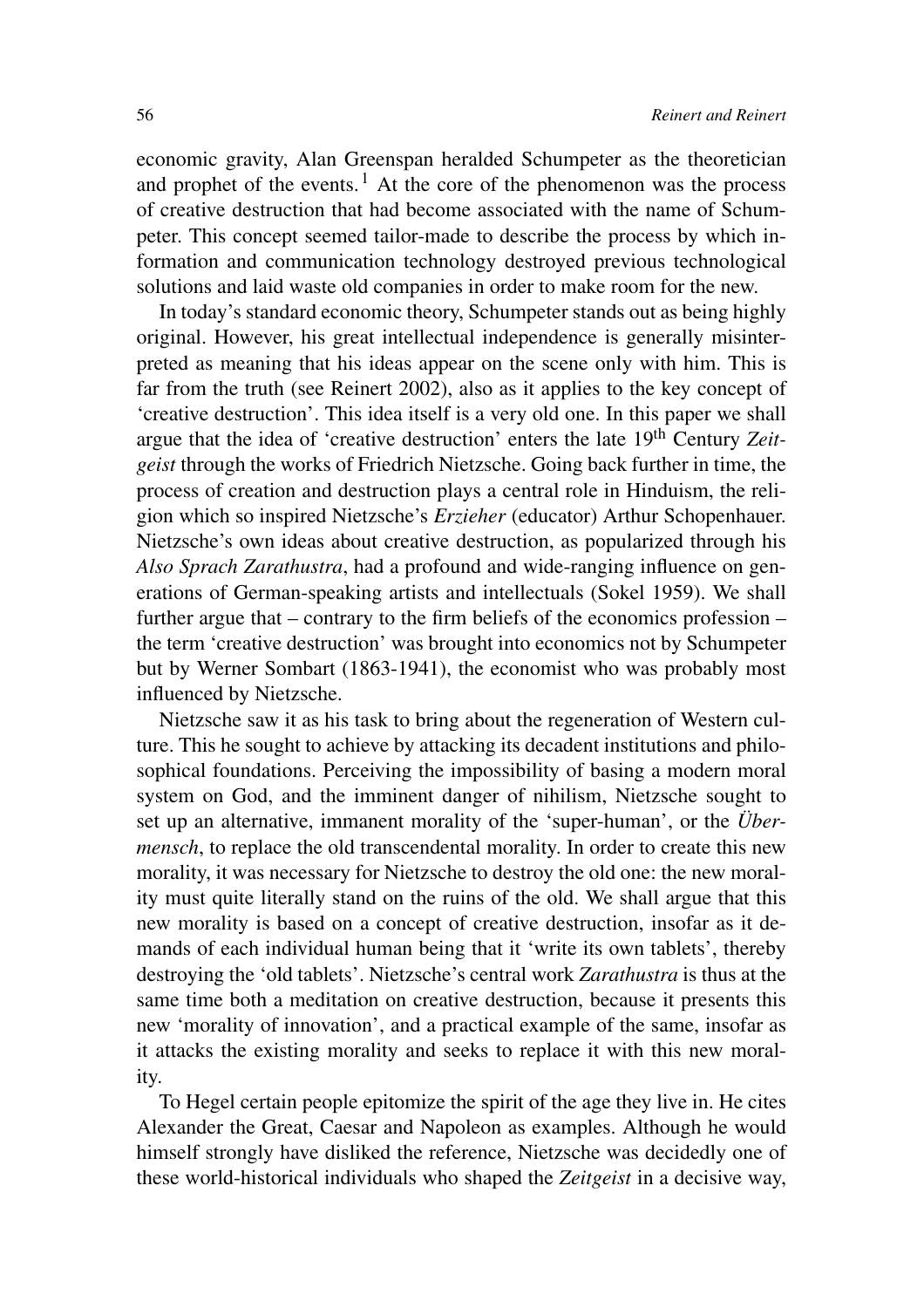individuals about whom Hegel says that their *'. . . own particular purpose contain the substantial will of the World Spirit'* (Hegel 1953:39-40). The influence of such individuals on their time goes beyond references and footnotes.

Schumpeter was himself somewhat of an *Übermensch*, which was definitely also an image he wished to project. In his obituary to Schumpeter, his Harvard colleague Gottfried Haberler indeed quotes Nietzsche's laudatory remark on Schopenhauer: *'Seht ihn nur an – Niemandem war er untertan'* (Haberler 1950:344). At the age of 25 Schumpeter published a book on the methodology of the economics profession (1908), at 29 he wrote his celebrated *Theory of Economic Development* (1912) and at the age of 31 he published a history of the economics profession (1914). Schumpeter was never a beginner. The most popular anecdote about Schumpeter is that he is said to have remarked that he only had three ambitions in life: to be Vienna's best lover, Austria's best horseman, and the world's best economist. With hindsight he admitted having had some problems with the horses.

Schumpeter left no school of economics, and in spite of his encyclopedic writing on the history of economic thought and the filiations of economic ideas over time, he was himself very unclear as to the origins of his own ideas. He is therefore, somewhat mistakenly, generally seen as an isolated and highly original thinker. Although Schumpeter usually is classified as a member of the Austrian school of economics, in many ways his views were not those prevailing in Vienna at the time. Schumpeter did not wish to take sides in the famous *Methodenstreit* between Carl Menger and Gustav Schmoller; in fact, in his first book the 25-year-old Schumpeter solomonically attempts to settle the dispute by suggesting, in effect, that theories at different levels of abstractions ought to be seen as complementary rather than in conflict with each other (Schumpeter 1908).

Technological innovation and the role of the entrepreneur had been standard features of German economics since its inception with Gottfried von Leibniz and Christian Wolff (Reinert & Daastøl 1997). With Nietzsche's *Übermensch* and Zarathustra's 'creative destruction', however, these ideas were brought into focus in a wider societal context, and they acquired both new heroic dimensions and a new vocabulary. Indeed, the main features of Schumpeter's economics, both the entrepreneur, the instigator of change, and his 'will to power' and creative destruction, are truly Nietzschean creatures. In the social sciences, bestsellers like Oswald Spengler's *Untergang des Abendlandes (The Decline of the West*, 1939) – influencing the intellectual climate in the period between the World Wars – and Ayn Rand's *Atlas Shrugged* (1957) – influencing the Cold War debate – reflect the Nietzschean moral value of 'create or decay'. In contrast to Schumpeter, Oswald Spengler specifically mentions Nietsche's influence on his *Decline* ... (Spengler 1939:xiv).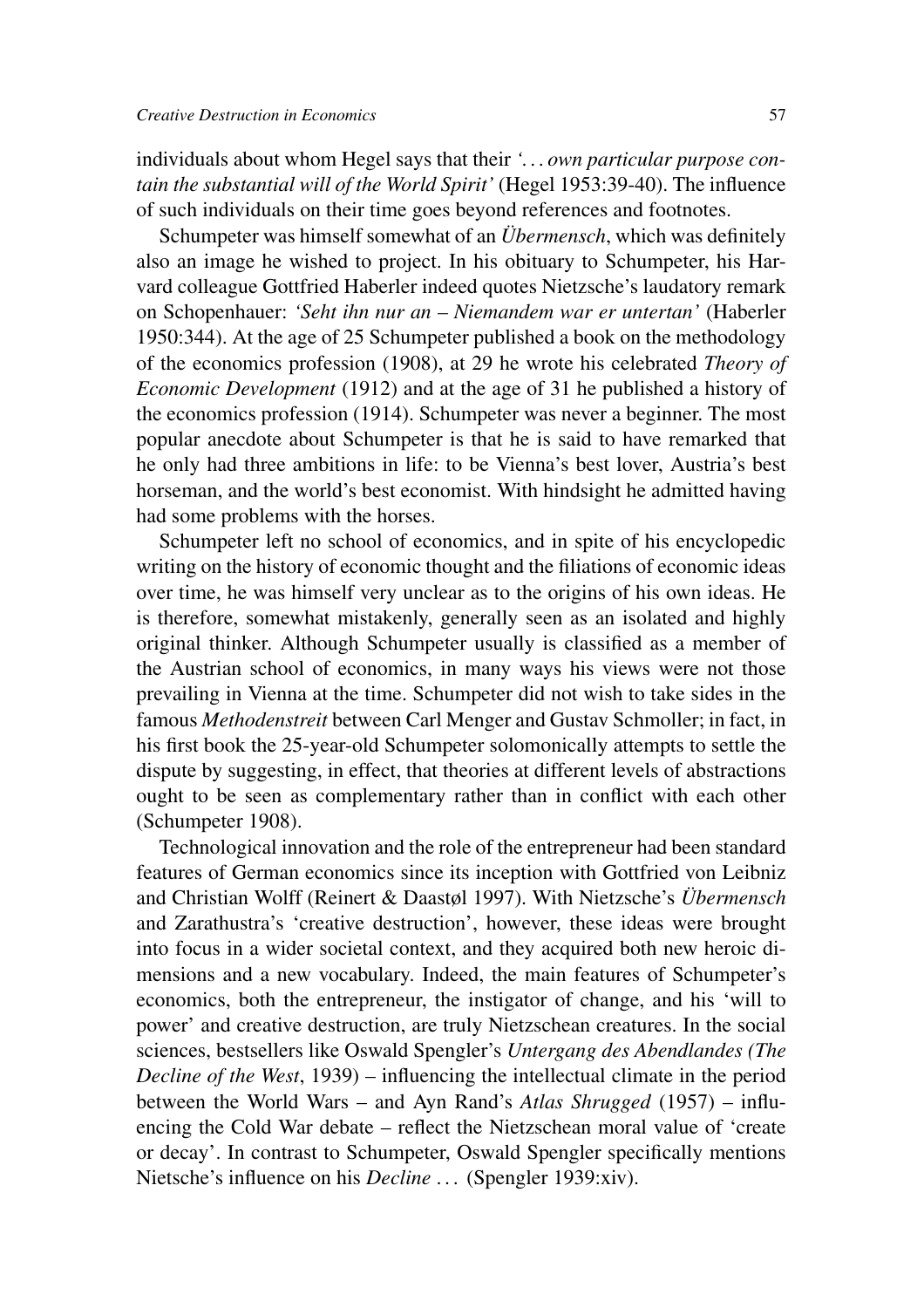## **2. CREATIVE DESTRUCTION BEFORE NIETZSCHE**

#### **2.1. Creative Destruction as a Universal Idea**

The idea that the birth of something new is founded on the destruction of previous existence is an old one. From the Egyptians, the Greek inherited the myth of Phoenix, the bird Bennu which was a symbol for the rising sun. This bird lived for five hundred years at a time, and at the end of that time it built its own funeral pyre and lightened it with the beating of its wings. Bennu or Phoenix was consumed to ashes, but out of the ashes grew a new Phoenix which, in time, repeated the 500 year cycle. In medieval Christian writings Phoenix was a symbol of the Resurrection of Christ, in itself a prime example of creative destruction.

Nowhere is the concept of creative destruction more clearly outlined than in Hinduism: here we find one of the most complex and certainly one of the richest cosmological illustrations of the dynamics of creation and destruction. At its heart are the three supreme godheads of the pantheon: Brahma the Creator, Vishnu the Preserver and Shiva the Destroyer. Brahma creates the universe; Vishnu protects what comes into being: his role includes rescuing mankind in times of need; Shiva, in turn, is the destroyer of the universe, fated to destroy it as it winds down in order to bring about its regeneration. After Shiva finishes his work of destruction, Brahma in turn begins the creation of the universe: thus the cycle is infinite.

In other traditions, Shiva is both the creator and the destroyer: in this capacity he is often represented as the *Shiva Nataraja*, the Lord of the Dance. His dance is the dance of the universe as it endlessly moves from creation to destruction, destruction to creation. It is in his nature to embody both, as one is not possible without the other. The reclusive philosopher-god was also said to reside in solitude on a mountaintop, from whence he gazed across the world with his eagle eyes sharpened by ascetic practices. It is said that his burning gaze once incinerated the young god of love, when the latter foolishly disturbed Shiva's meditations.

Echoes of these myths and their themes are easy to find in Nietzsche. Nietzsche himself never referred directly to the theme of creative destruction in Hindu mythology, but we know that Indian ideas and myths, including the myth of Shiva, were current and circulated in Nietzsche's intellectual milieu. Nietzsche's older colleague and close friend at the University of Basel, the historian Jacob Burckhardt discusses the regenerative role of Shiva: *'Not without cause do the Indians worship Shiva, the God of destruction. Filled with the joy of destruction, wars clear the air like thunderstorms, they steel the nerves and restore the heroic virtues, upon which states were originally founded, in place of indolence, double-dealing and cowardice'* (Burckhardt 1979:217).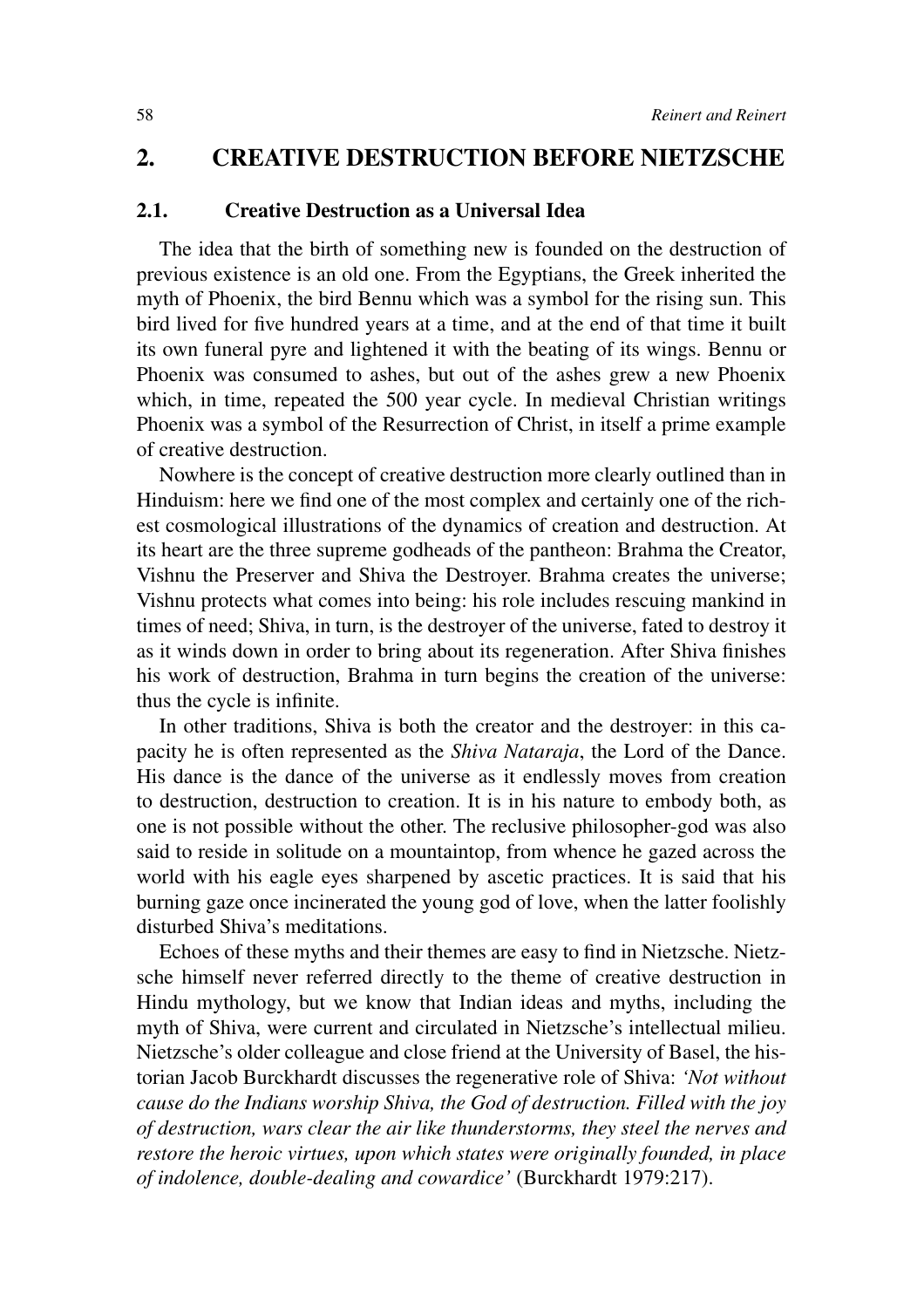### **2.2. Creative Destruction as a 'German' Idea: From Goethe to Nietzsche and Sombart**

*'And the cobweb, shall it be eternal? If the maid does not destroy it, the spider itself will tear it up.'* <sup>2</sup>

Goethe, *Zahme Xenien VIII*

Admiration for Asian ideas, particularly Chinese, were common among German 18<sup>th</sup> Century social scientists, both the philosopher Christian Wolff (Wolff 1750) and the economist Johann Heinrich Gottlob von Justi (Justi 1762) wrote books exalting the virtues of Asian rulers and institutions. However, it was Johann Gottfried Herder (1744-1803) who first brought the Indian myths of creative destructions into German philosophy. Herder's very positive attitude towards Indian civilization and form of government appears in the context of a four-volume *Philosophy of History of Human History* (*Ideen zur Philosophie der Geschichte der Menschheit)* (Herder 1790-92). Among Herder's publications we also find a book on what we could call 'science policy', with the title *On the Influence of Government on the Sciences and Sciences on the Government* (Herder 1781). His very sympathetic treatment of India (Herder 1790- 92:III 41-64) contrasts sharply with his negative views on what he calls oriental despotism (*Despotismus des Orients*) (1781:17). Herder's negative judgment also extends to the hierarchical forms of government of the Hebrews and the Egyptians (1790-92:Vol. III). Also the Roman Empire failed to satisfy Herder's standards for freedom and human rights (Kantzenbach 1970:103).

The man who brought Herder to the court of Archduke Carl August in Weimar was Johann Wolfgang von Goethe (1749-1832), and also in Goethe we find clear references to the need for destruction in order to create. Nietzsche's early interest in Indian philosophy is documented by Figl, who records his wish for a book on ancient Indian mythology for his  $17<sup>th</sup>$  birthday (Figl 1991: 52). If we are to explore intellectual filiations, in Schumpeter's tradition, the cosmology of Indian religions also reaches Nietzsche through his 'educator' Arthur Schopenhauer (1788-1860) by way of the orientalist Friedrich Majer (1772-1818), himself a disciple of Herder.

In the following poem, Goethe powerfully relates the pain of creation, already on Day One of existence: the pain of overcoming what Nietzsche later would call the *vis inertiae*, the powers of inertia and status quo:

*'As the world, deep down lay at God's eternal breast, He arranged for the first hour With sublime joy of creation (Schöpfungslust), And he spoke the word: let there be light! Then a cry of pain sounded,*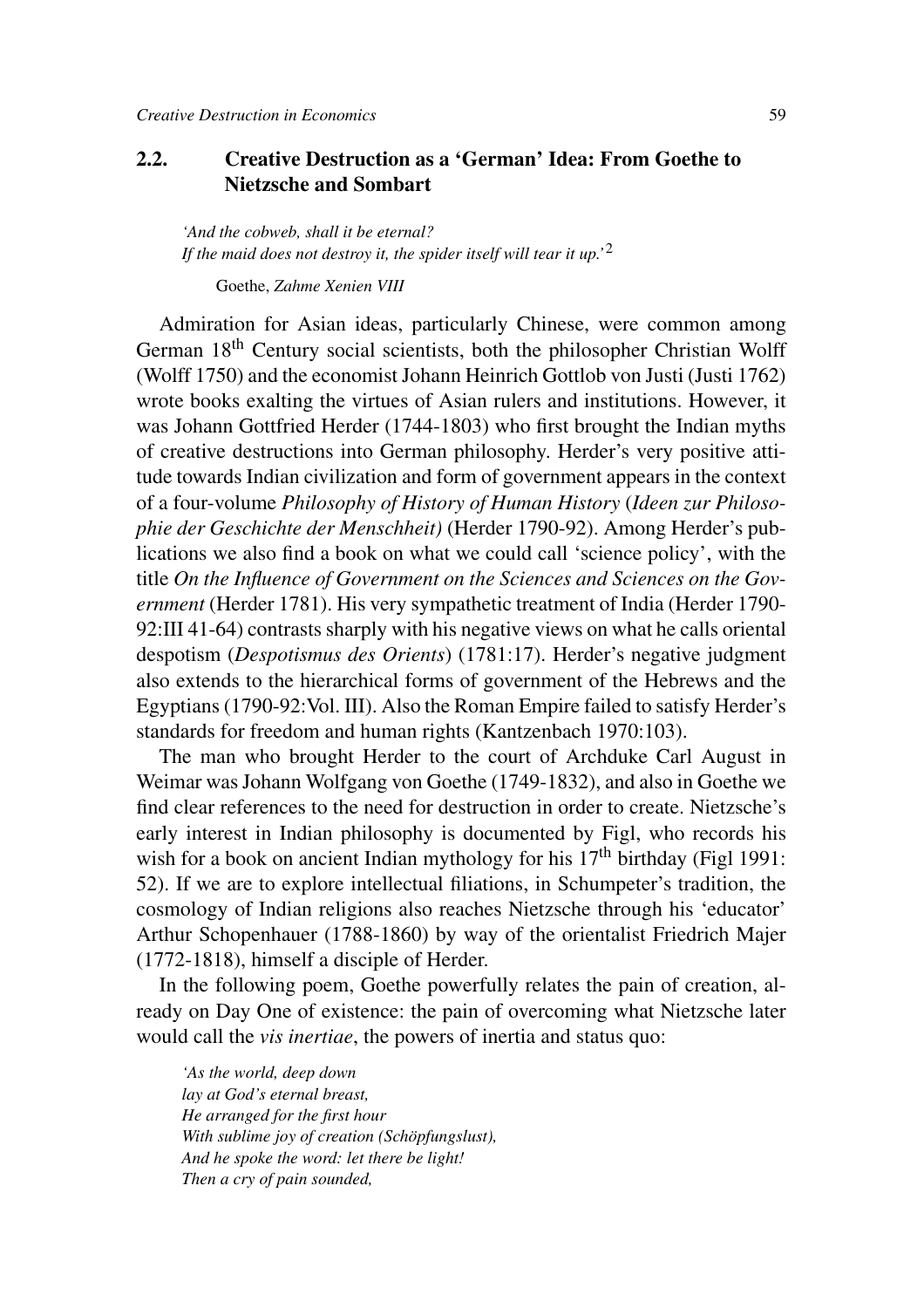*As reality with all its power broke into being.'* <sup>3</sup>

#### Goethe, *Divan, Buch Suleika*

The key role of *Schöpfungskraft* – of the power to create – is reflected in German economics of the time, where the *productive powers* were seen as being the key to national wealth. Friedrich List (1789-1846), whose early works were written when Goethe was still alive, is a key example here. In 19<sup>th</sup> Century US economics, the term 'productive powers' is equally frequent. We have argued that during the  $19<sup>th</sup>$  Century the term 'increasing productive powers' played a role similar to that of 'increasing competitiveness' in today's discourse: a way of increasing national wealth (Reinert 1995). The emphasis in German economics on what Werner Sombart calls *'das Werdende*, *das ewig wirkt und lebt'* (Sombart 1930:299) ('the becoming, which forever is active and lives') stands in sharp contrast with the English barter-based theories of the time, a fact frequently emphasized by German economists.

A necessary corollary to *Schöpfungskraft* (the power to create) is the term Goethe here uses about God's creation: *Schöpfungslust* (the *desire* and *joy* of creation). The power to create is intimately tied to joy of the process of creation. This reflects the Renaissance idea that Man is created in the image of God, and it is therefore his pleasurable duty to invent (Reinert and Daastøl 1997). In the  $20<sup>th</sup>$  Century, this same idea was to be reflected in Schumpeter's entrepreneur as a 'routine breaker' who innovates, motivated not only by profit, but also by an inner urge that this is what he or she has to do. But, as in Goethe's poem, this act is painful: As God said 'let there be', a 'cry of pain' – of what must have been the original *Weltschmerz* – was heard as the world was created.

Another typical trait of Goethe and German philosophy at the time is the holistic emphasis, the role of *die Ganzheit*, of the *totality.* Again Werner Sombart is the economist who constructs the bridges which carry these ideas into the economics profession. The key work here is Sombart's *Die Drei Nationalökonomien*<sup>4</sup> ('The Three Types of Economics') (Sombart 1930), his main methodological work. In this book the many entries on *Ganzheit* are interwoven with references to Goethe and Nietzsche. In fact the Swedish economist Sven Helander, who worked and published in Germany between the two wars, refers to German economics as 'Faustian economics'. This carries over to the emphasis by German economists on their science extending to and including whatever is relevant for the working of the economy. The last chapter, chapter seven, of Schumpeter's *Theorie der wirtschaftlichen Entwicklung* was entitled 'The Economy as a whole'. Characteristically, Schumpeter left this chapter out of the second 1926 edition of the book, as he was developing an economic theory that was more compatible with the rising Anglo-Saxon and neoclassical tide (see *Industry & Innovation*, No. 1-2, 2002 for discussions).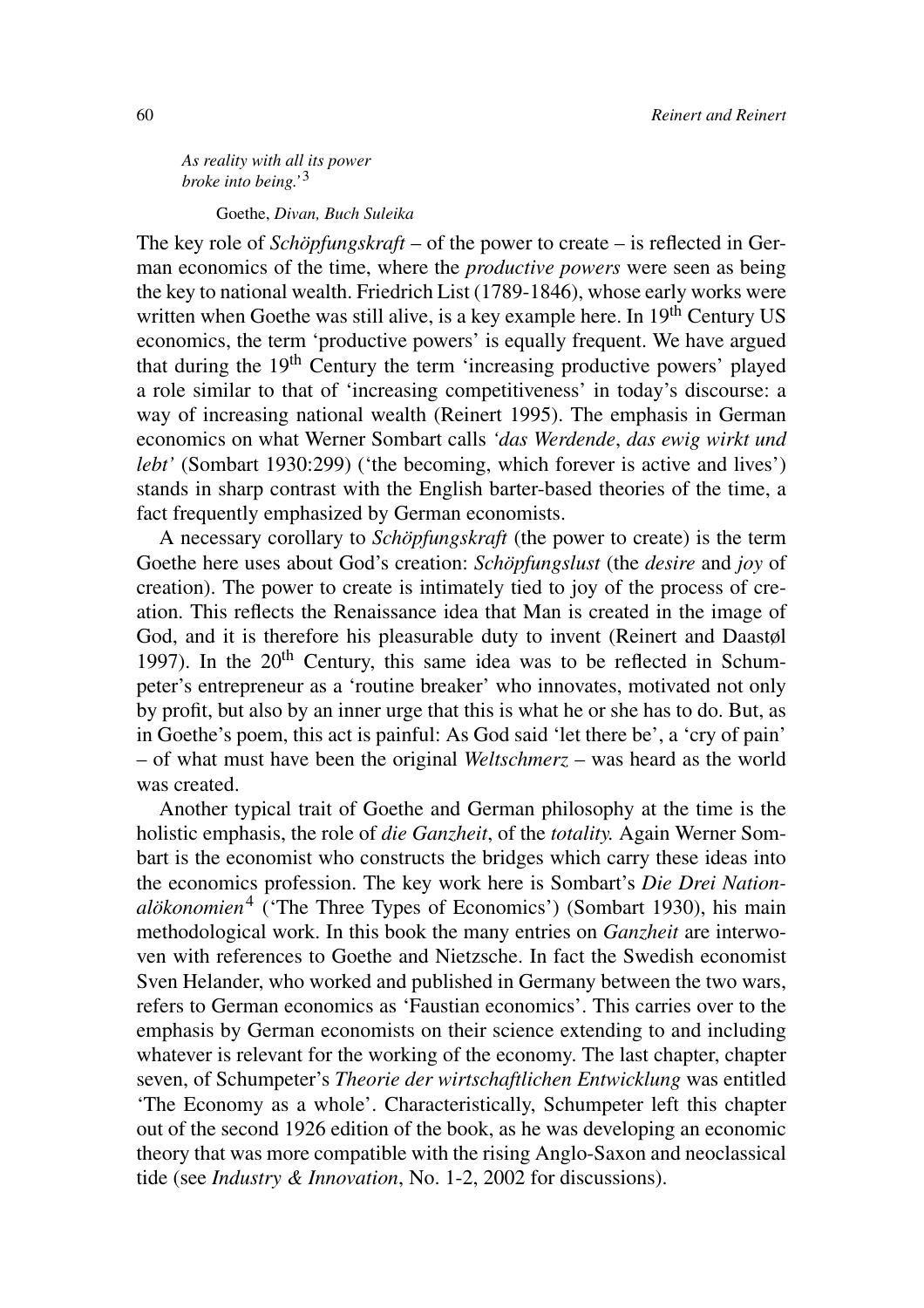Qualitative understanding – *Verstehen*<sup>5</sup> – of the totality requires the understanding of structural connection (*Strukturzusammenhänge*) of the whole economy. In his book on economic methodology, *Die Drei Nationalökonomien*, Sombart quotes from Goethe's *Faust*:

*'I acknowledge, what in the innermost Keeps the world together, Behold all will to power and seeds And do no longer poke around in words.'* <sup>6</sup>

(Sombart 1930:106)

On the same page Sombart, using a quote from *Faust*, refers to Man's creation in the image of God, his *Gottähnlichkeit,* and the risk that Man may fear his own godlike qualities. Here Sombart uses the above quote from Goethe to express the core Renaissance insight of Man's pleasurable duty to invent as originating in his *Gottähnlichkeit.* Noble (1997) provides a fascinating discussion on this same subject – on Man's *Gottähnlichkeit* – as it relates to modern inventions and innovation.

In *Die Drei Nationalökonomien*, the heredity of German economics from the Renaissance via Goethe and Faust is neatly drawn in a few sentences on page 106. Goethe's *Willenskraft* as main moving force is closely related to Nietzsche's *Geist- und Willenskapital*, Man's wit and will, which is the most conspicuously absent factor of production in today's mainstream economics. It may indeed be argued that Sombart's *Drei Nationalökonomien* indeed has Zarathustra-like qualities; a somewhat rambling discourse around the essence of the creative nature of Man, filled with references to philosophers Greek and German.

#### **2.3. Creative Destruction, Cyclicality, and German Economics**

*'. . . denn im irdischen Kreise ist denn doch alles wiederkehrend.'*

Goethe, *letter to August von Goethe, 3.6.1808.*

The vision of creative destruction leads to a particular view of history. Just as with the bird Phoenix and its 500-year cycles, creative destruction leads to cyclical rather than linear patterns of history: an example is Schumpeter's 'clustering of innovations' as the basic cause of business cycles. Early theories of human history tended to consist of such cycles, as those of the influential Arab historian Ibn-Khaldun (1332-1406). Warrior tribes conquer a city, flourish and decay, only to lose the city to a new tribe. We find a similar historical view in Niccolo Machiavelli (1469-1527). Only with Jean Bodin (1520-1596), one of the path-breakers of the Renaissance, comes the idea that historical cycles may have a cumulative and upward trend: the idea of progress (Reinert 2000).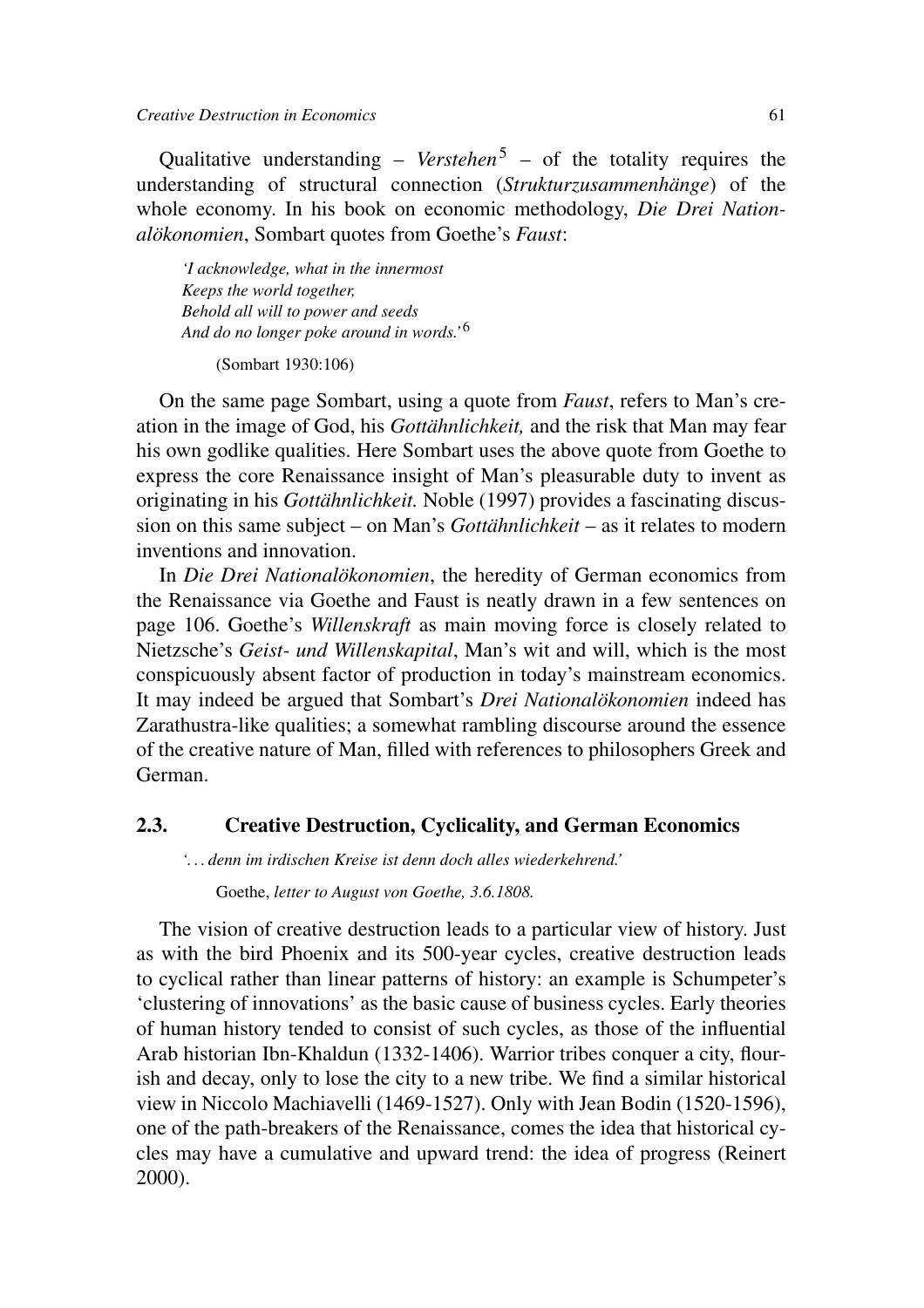Giovanni Battista Vico (1668-1744), an important philosopher of history, also emphasized the cyclical nature of history (Vico 1744/1984). The idea of 'creation as pain' as we quoted from Goethe, is also found in Vico. With him we also find other 'German' themes, as the Nietzschean need for Mankind to plunge himself into Man's original ignorance 'between angels and beasts' (Lilla 1993:16) in order to understand.

The birth of classical economics, also with the young Adam Smith, is tied to such cycles, to the notion of 'stages of development' (*Wirtschaftsstufen*) (Reinert 2000). In English economics, both history generally and the technical change that demolished the previous stages of history disappeared with Ricardo and his followers. In German economics, the role of stages in economic development continued to be an important feature of the historical schools. Inspired by the framework in Schumpeter (1939), today the idea of creative destruction lies at the heart of the cyclical theories of economic life associated with Carlota Perez (Perez 2002 & 2004) and Christopher Freeman (Freeman & Louca 2001). Here history as progress as first seen by Bodin and his contemporaries is combined with the cyclicality of history that is associated with creative destruction.

A cyclical economic theory based on creative destruction is found in Vilfredo Pareto's idea of 'circulation of elites' (Pareto 1916/1935).<sup>7</sup> In fiction we find the same idea with Thomas Mann, who was an author considerably influenced by Nietzsche. In Mann's first important novel, *Buddenbrooks* (1901), we find the same circulation of elites that Pareto would later use on an aggregate level: the first generation entrepreneur makes the money, the second generation vacillates between entrepreneurship and *rentier*, and the third generation, only *rentier.* In the English edition of Schumpeter's *Theory of Economic Development*, published almost 20 years after the first German one, Schumpeter has made this view into one of his metaphors on capitalism: *'In fact, the upper strata of (a capitalist) society are like hotels which are indeed always full of* people, but people who are forever changing' (Schumpeter 1934:156)<sup>8</sup>.

# **3. NIETZSCHE AND CREATIVE DESTRUCTION**

Clearly, it is impossible to do justice to the vast complexity of Nietzsche's thinking on the subject of creative destruction in a brief paper. What we will try to do is chart out a rough, introductory topology of some of Nietzsche's principal ideas on the subject, so as to better understand how he may have influenced subsequent writers: in this case, Sombart and Schumpeter.

There is no doubt that creation and creativity, artistic or otherwise, were among the principal themes that occupied Nietzsche throughout his life: from his early essays on Greek art and *The Birth of Tragedy*, to his prolific writings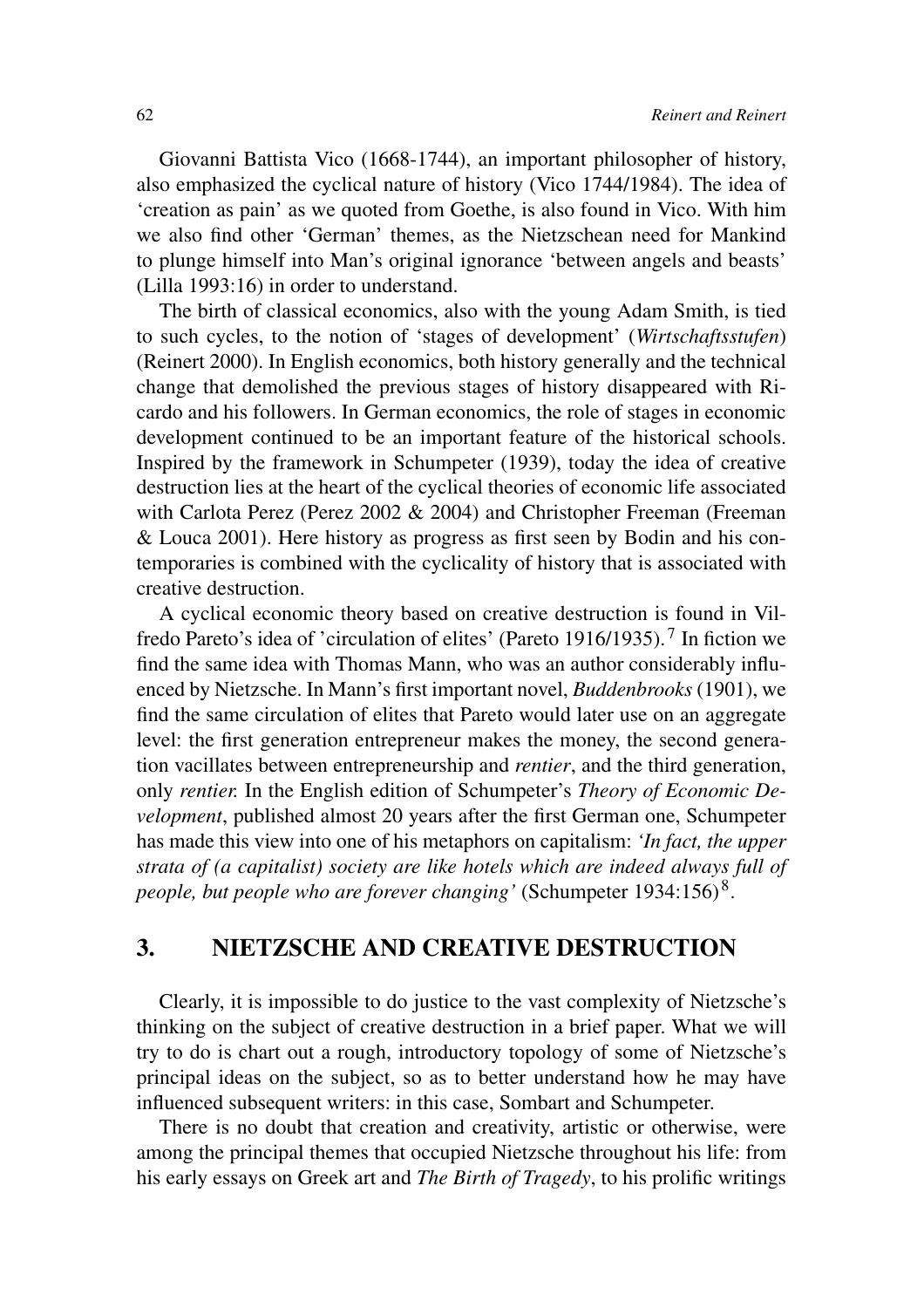on Wagner and his art, to the mystical experiences with music that he experienced prior to his nervous breakdown in Italy. Nietzsche's specific interest in the relationship between creation and destruction underpinned his 'genealogical' enquiry into the history of moral concepts (Nietzsche 1994), as well as many of his general ideas concerning history, morality, society and evolution.

This particular discussion centers on *Thus spoke Zarathustra*, written in 1883-1885, because this text is probably the closest Nietzsche himself ever got to outlining a positive alternative to what he saw as the moribund system of Christian morality. Tragedies of interpretation<sup>9</sup> such as the insertion of the *Übermensch* into the racial ideologies of the Nazis have obscured the original context and meaning of the term, turning the *Übermensch* into a symbol of racial supremacy, eugenics and violence. This illicit<sup>10</sup> appropriation of the *Übermensch* makes it doubly important for us to understand at least part of the fabric of ideas to which the *Übermensch* originally belonged.

For simplicity and the sake of argument, we have organized our discussion around a series of key ideas extracted from the texts which, when put together, form the rough outline of a 'cosmology' of creation and destruction.

These 'principles', or central ideas, are:

- **1. Creation and Destruction**
- **2. The Opposite of Creation and Destruction is Stagnation**
- **3. The Will to Power**
- **4. Life is that which Constantly Overcomes Itself**
- **5. Warfare is a Form of Therapy**

## **1 st Principle: Creation and Destruction**

*'Whoever must be a creator always annihilates'*

(Nietzsche 1968a:59) <sup>11</sup>

Creation and destruction are inseparable to Zarathustra; the creator must always destroy. Thus it is axiomatic that new creation is always preceded by the destruction of old, existing forms. *'The man who breaks . . . tables of values, the breaker, the lawbreaker; ... he is the creator'* (Nietzsche 1968a:23).<sup>12</sup> In more general terms, the affirmation of one thing always implies the denial, even the destruction, of something else. As Nietzsche states elsewhere: *'affirmation requires denial and annihilation*'.<sup>13</sup> Zarathustra phrases this principle in specifically moral terms, but also indicates that it has a more general, 'cosmological' validity; the idea is also frequently echoed elsewhere in Nietzsche's work (i.e. Nietzsche 1994).

One of the key moral ideas in Zarathustra is that the 'self' is (or can be) self-created: as a proto-existentialist, Zarathustra demands of his disciple that he take responsibility for who he is, for creating himself and his own laws. The obvious implication of this idea, considering it in the light of the above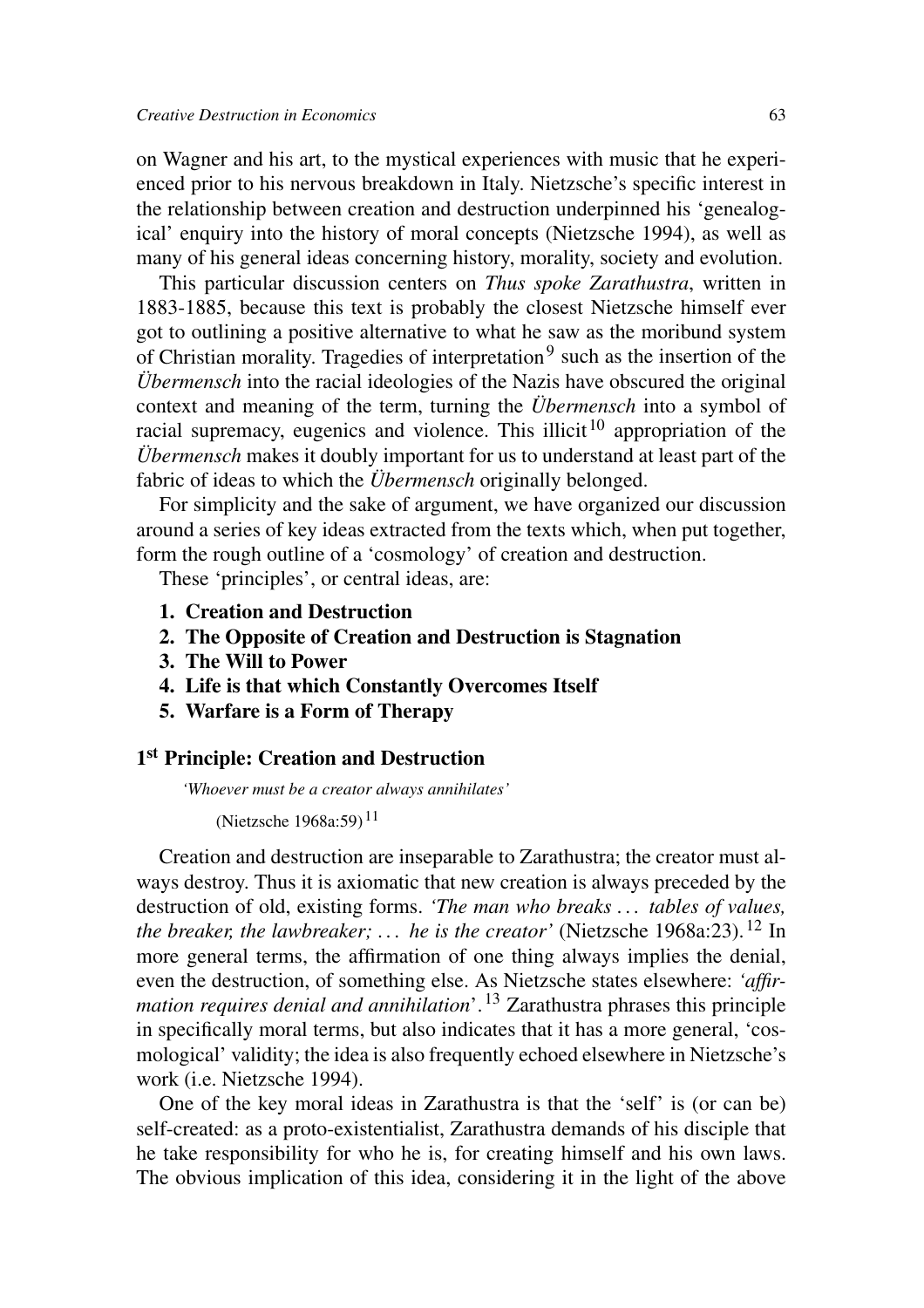relationship between creation and destruction, is that the old 'self' must be destroyed in order to make way for the new 'self': *'You must wish to consume yourself in your own flame: how could you wish to become new unless you had first become ashes!'* (Nietzsche 1968a:64).<sup>14</sup>

A particularly important illustration of this doctrine of 'ego death' is the allegory of the Three Transformations of the Spirit, the first of Zarathustra's discourses. The allegory tells of how the noble spirit, through a series of transformations, comes to realise itself by becoming first a camel, then a lion, then a child. The first stage is that the camel wanders into the desert, carrying the heaviest burden of moral laws. In the desert the camel transforms into a lion and the moral laws it carries are transformed into a 'great dragon'. The lion defeats the dragon to make way for the child; the lion's role is the 'creation of freedom for oneself for new creation'.<sup>15</sup> With the dragon out of the way, the lion is free to transform into the creative child, who is a *'new beginning, a game, a self-propelled wheel, first movement, a sacred yes'* (Nietzsche 1968a:27).

Creation is thus inseparable from destruction. This relationship exists only in one direction and does not function when reversed. Denial does not imply affirmation, destruction itself does not lead to creation; this to Nietzsche is the case of the anarchist or the nihilist. Following the allegory of the Three Transformations, these two qualities or processes – creation and destruction – are personified in the recurrent textual figure of *Der Edle*, the 'noble man' who embodies Zarathustra's moral and spiritual ideals. The 'noble man' is Nietzsche's 'utopian' reply to what he perceives as the decadent spirit of the times; in his nobility and power he embodies Nietzsche's hopes for the future of humanity.

The 'noble man' possesses numerous attributes: he is generally physically healthy, self-aware, generous, un-resentful, 'innocent' and prone to laughter, both cruel and kind. His most important and defining attribute however, the one that marks him off as Zarathustra's hope for the future, is his capacity for extremes: for good and evil, worship and contempt, love and hatred, lust and revulsion, creation and destruction: 'The great despisers are the great venerators'.<sup>16</sup>

To Zarathustra, the 'noble man' is primarily a creator: *'The noble man wants* to create something new and a new virtue' (Nietzsche 1968a:44).<sup>17</sup> Creation demands destruction, and it is here that the capacity for extremes is at its most important: in the noble man the capacity for creation is mirrored by an equivalent potential for destruction. Driven as he is, he will never stoop to indifference: the risk is that if he cannot create he will turn to nihilism, destroying without creating: *'But this is not the danger of the noble man, that he might become of the good, but a churl, a mocker, a destroyer'* (Nietzsche 1968a:44).<sup>18</sup>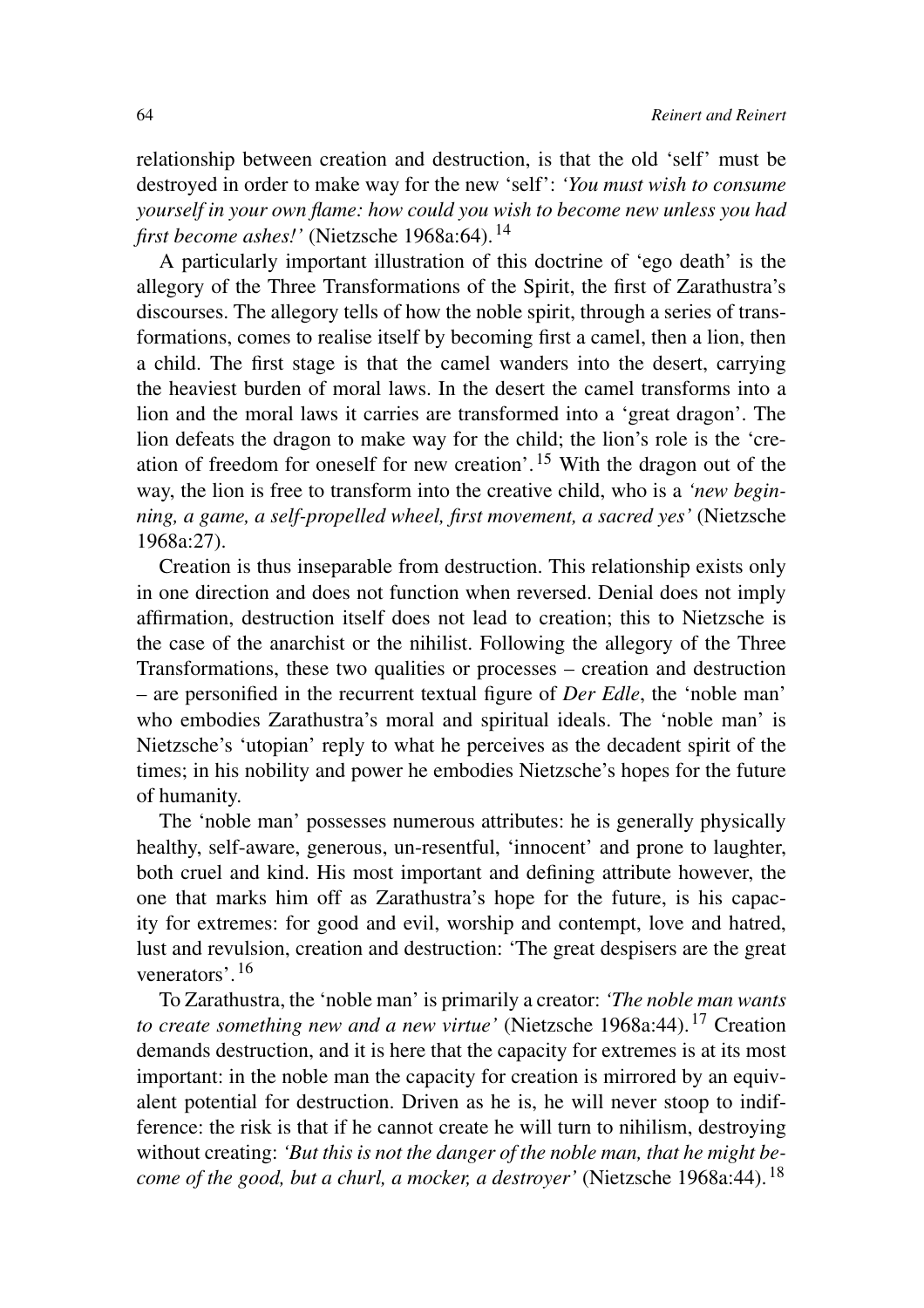An inner necessity drives the 'noble man' to create, but his most important creation is himself. To create himself he must destroy his old self, and since he must constantly create, he is in some sense never more than a stage: his *present* self will be the ashes on which his *future* self is built. The promise of the 'noble man' is that at some point in his chain of self-overcoming he will transcend the human and achieve the *Übermensch*, the 'super-human' or 'above-human'. The 'noble man' is therefore the prelude to the 'super-human'.

This driving necessity is the measure both of his nobility and his power. The 'noble man' is powerful, not necessarily in the physical sense but morally and spiritually, and the nature of this power is such that the more powerful he is, the more powerfully he is compelled to seek growth and grow even more powerful. This inner compulsion is his 'will to power'.

*'And whoever must be a creator in good and evil, verily, he must first be an annihilator and break values. Thus the highest evil belongs to the highest goodness: but this is creative'* (Nietzsche 1968a:114).<sup>19</sup>

## **2 nd Principle: The Opposite of Creation and Destruction is Stagnation**

If creation and destruction are interlinked and embodied in the figure of the 'noble', they are in turn opposed by another principle, embodied throughout Nietzsche's writings in the figures of priests, ascetics, 'despisers of the body' and the numerous other 'unhealthy' examples of the human type we could dub the 'preserver type'. The main example of the 'preserver type' in Zarathustra is the human type he describes as 'the good and the just'. These characters are fundamentally pathological profiles and personify the idea of preservation, stagnation, paralysis and decline. Sick, pale, unhealthy and weak, they are unable to overcome the *vis inertiae*, the forces of status quo. They also tend to congregate and cluster. It is significant that Zarathustra consistently refers to the 'good and the just' in the plural and the 'noble man' in the singular. The tension between the two types thus also embodies the tension between the individual and the collective, a very important point to the hermit Zarathustra.

Unable to create, 'the good and the just' fervently cling to the existing and resist change. *'The good want the old, and that the old be preserved'* (Nietzsche 1968a:44).<sup>20</sup> This attitude leads them into paralysis, stagnation, decline and ultimately spiritual, even physical death. Their path thus leads to nihilism:

*'The creative self created respect and contempt; it created pleasure and pain. The creative body created the spirit as a hand for its will.*

*Even in your folly and contempt, you despisers of the body, you serve your self. I say unto you: your self itself wants to die and turns away from life. It is no longer capable of what it would do above all else: to create beyond itself. That is what it would do above all else, that is its fervent wish.*

*But now it is too late for this: so your self wants to go under, O despisers of the body. Your self wants to go under, and that is why you have become despisers*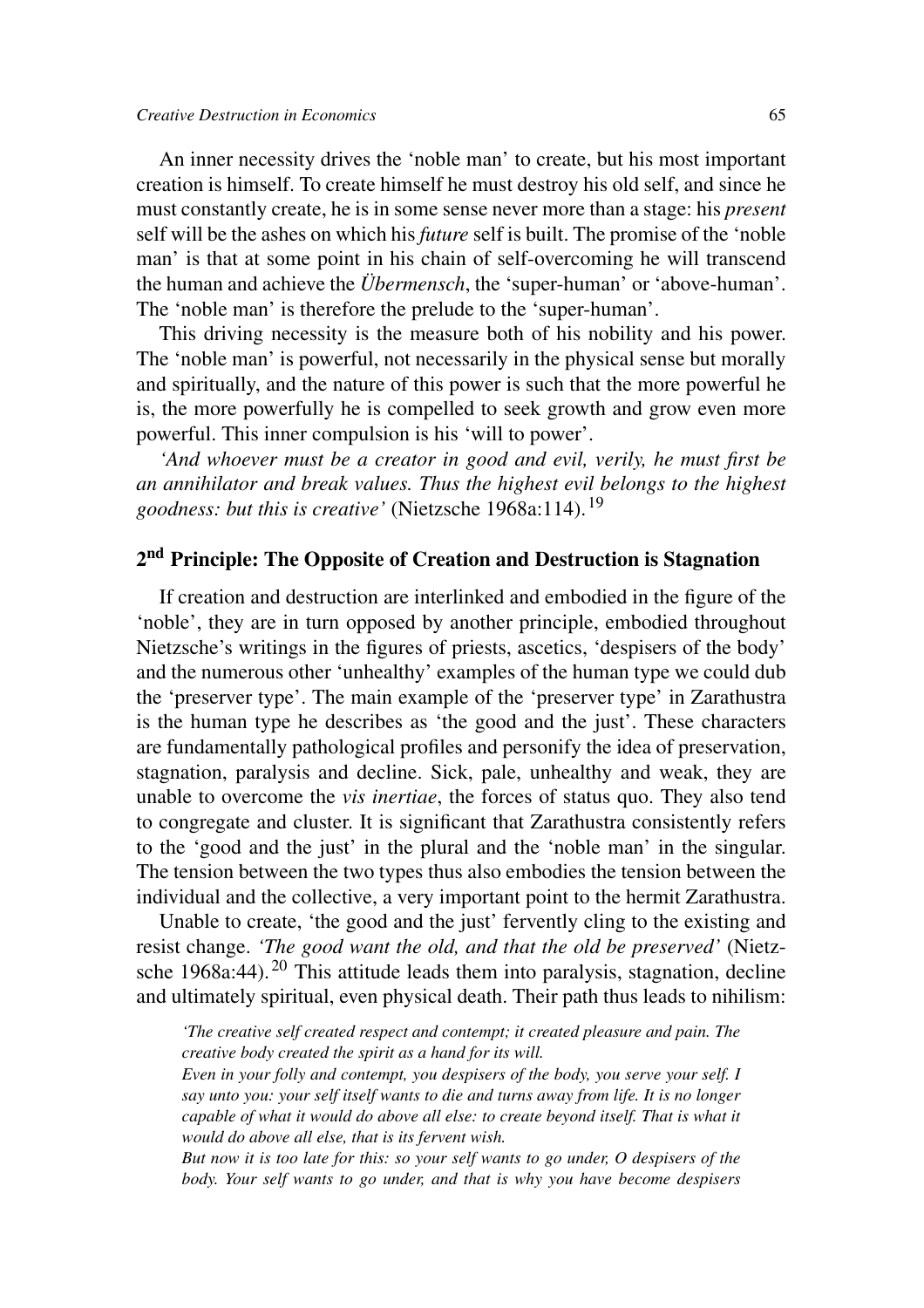#### *of the body! For you are no longer able to create beyond yourself.'* (Nietzsche 1968a:35) <sup>21</sup>

Their will to preserve is to Zarathustra both the function of a stunted and unhealthy life-force *and* a moral failure. In the sense that they are thwarting the unfolding of the life process and the promise of the *Übermensch*, the preserver types are both objects of pity *and* contempt, agents *and* victims of nihilism.

As we have seen so far, Nietzsche's human typologies are orientated around the question of health, and the healthy 'human animal'. Physical health is Nietzsche's main metaphor for cultural, intellectual and spiritual phenomena. Health is a moral, spiritual and intellectual quality as much as a physical one, and the spiritually unhealthy 'preserver type', represented in Zarathustra mainly by 'the good and the just', is merely the prelude to the worst of all human specimens, the 'most despicable man', the embodiment of decline: the 'Letzte Mensch' (the Last Man), or the dull post-human remains that litter the earth at the end of time. *"What is love? What is creation? What is desire? What is a star?' thus asks the last man, and he blinks*' (Nietzsche 1968a:17).<sup>22</sup> This quasi-human is Nietzsche's bleak projection of the decadent human animal of modernity, the ultimate outcome of the historical process whereby humanity condemns itself to stagnation and decline by embracing the comfortable mediocrity of the existing. The last man personifies the final extinction of human will and creativity.

Differences in health as well as in ability and drive to create thus poise the 'noble man' against 'the good and the just'. The tension between the two reflects the tension between the 'last man', the dead end of human history, and the *Übermensch*, the promise of a heroic future. If the 'noble man' threads the path to the *Übermensch*, compelled by the inner necessity constantly to overcome himself and eventually even his own humanity, 'the good and the just' thread the path towards the 'last man', bent on resisting the need for change. The two future types represent the two possible outcomes of the human life process as it either declines, in the former case, or ascends, in the latter. The force that governs this process, and which thus determines the future of humanity, is the 'will to power'.

## **3 rd Principle: The Will to Power**

In Nietzschean terms, the difference between these two types – the *letzte Mensch* and the *Übermensch* – must be understood in terms of their relative 'will to power'. Elaborating this difference requires us to examine, at least in passing, some of the elements that make up Nietzsche's notion of the 'will to power'.

The will to power is one of Nietzsche's most complex and contradictory concepts, easily subject to simplification or misrepresentation. It is often represented as a crude form of social Darwinism, a doctrine of 'survival of the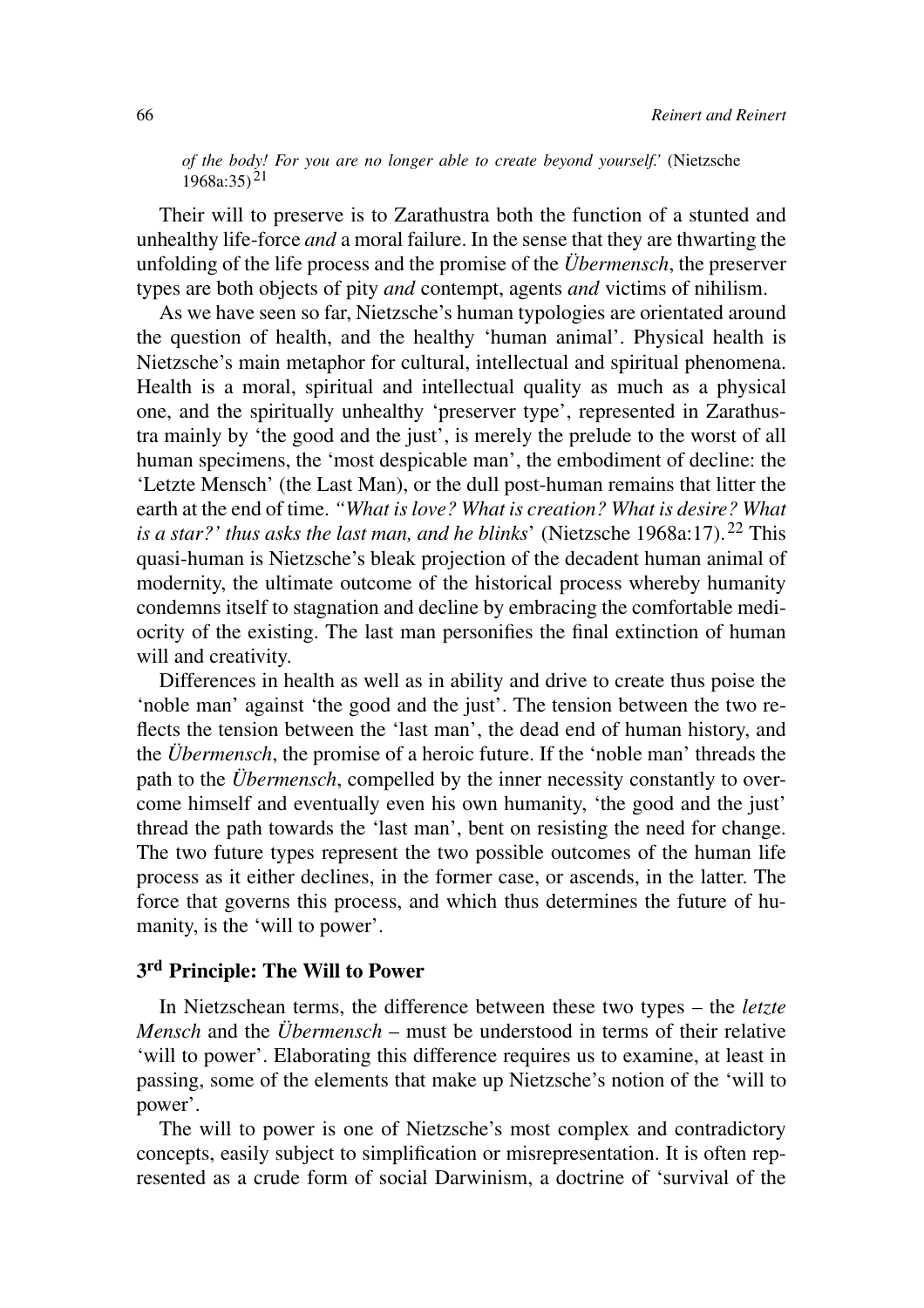fittest' that glories in power over other human beings and ruthless physical supremacy. It is primarily this interpretation, aided by simple assumptions about 'power' and the enthusiastic crudity of Nietzsche's sister's posthumous exegesis, that led Nietzsche to be incorporated into Nazi ideology (Peters 1977).

Against this reductive reading, we shall here mobilize a number of statements made by Nietzsche-Zarathustra that support a more complex, ambivalent interpretation, and suggest links between the doctrine of the 'will to power' and notions such as creativity and generosity.

Creativity, to Zarathustra, is a function of the will to power: *The will is a creator* (Nietzsche 1968a:141).<sup>23</sup> The will to something is the will to bring something into being: *'To will liberates, for to will is to create: thus I teach.* And you shall learn solely in order to create.' (Nietzsche 1968a:206).<sup>24</sup> Life and the will to power are dynamic forces that seek constantly to create, and – as in the German economics tradition – there is an imperative to *learn*. The acquisition of knowledge must be a means to future creation.

The will to power is subject to decline; when it does decline, the consequence is degeneration. When the will to power is too weak, it is unable to expand beyond itself and there is stagnation; the 'tide' turns back and there is stagnation, physical and spiritual decadence and ultimately nihilism, which Nietzsche dubs the 'symptom of a terminally exhausted soul'<sup>25</sup> Nietzsche dedicated one of the chapters of his *On the Genealogy of Morality* to an analysis of the ascetic impulse as a nihilistic expression of the will to power as it turned on itself (Nietzsche 1994).

One of the consequences of decadence is the atrophy of the 'gift-giving spirit':

*'Tell me my brothers: what do we consider bad and worst of all? Is it not degeneration? And it is degeneration that we always infer where the gift-giving soul is lacking. Upward goes our way, from genus to over-genus. But we shudder at the degenerate sense which says, 'everything for me'.'* (Nietzsche 1968a:75) <sup>26</sup>

Thus when life is abundant and the will to power in growth, these are expressed as generosity. Selfish greed is the product of the decline or distortion of the will to power.

The will to power can thus not be reduced to the mere will to dominion over others: primarily the will to power is not a social concept but a measure of health, in the broader sense described above.<sup>27</sup> As Nietzsche describes this, the 'health' of the organism finds expression in generosity, 'nobility' and the drive to create 'beyond oneself'. Amongst other creative processes, the will to power drives the creation (and re-creation) of the self. From this, and from the discussion in the above paragraphs, self-overcoming emerges as perhaps the most important creative expression of the will to power. The will to power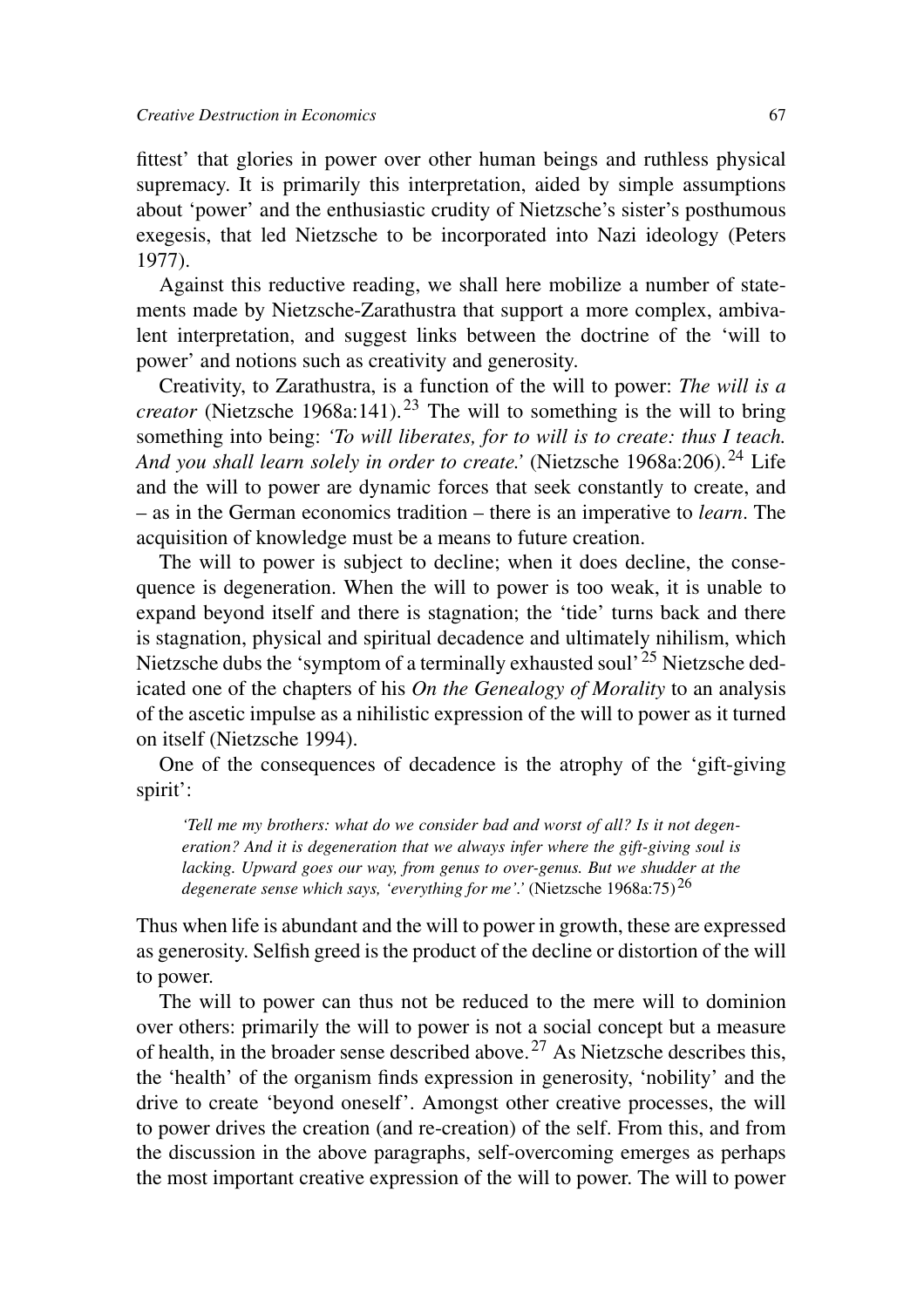is therefore the driving force behind all processes of change, progress and evolution, both in the individual, in the species, and in society.

## **4 th Principle: Life is that which Constantly Overcomes Itself**

This mechanism of the will to power governs both the individual and the species and, in a broader sense, all life processes: *'And life itself confided this secret to me: 'Behold', it said. 'I am that which must always overcome itself' '* (Nietzsche 1968a:115).<sup>28</sup>

As we have seen the 'choice' lies between creation-destruction and preservation. One leads to greater heights, the other to decline. Even life itself is subject to this 'law', forced either to overcome itself or remain as it is, in slow decline. The 'choice' between growth and decline is essentially the same as the choice between the 'noble' and the 'the good and the just': both are aspects of the same underlying processes of the will to power.

Biological evolution is creative destruction put into practice. Life overcomes itself and creates new, higher forms for itself, passing through stages of biological evolution: man is in one sense only the 'over-ape', or the selfovercoming of the ape.

*'All beings so far have created something beyond themselves; and do you want to be the ebb of this great flood and even go back to the beasts rather than overcome man? What is the ape to man? A laughingstock or a painful embarrassment. And man shall be just that for the overman: a laughingstock or a painful embarrassment.'* (Nietzsche 1968a:12) <sup>29</sup>

The human form is merely a stage, a transient animal that must either rise beyond itself or decline. To Zarathustra Man's implicit promise of selftranscendence and future greatness comes very close to being his essence: *'O my brothers, what I can love in man is that he is an overture and a going under.'* (Nietzsche 1968a:287)<sup>30</sup>

This broadly defined transcendence of the human can and must also be moral: *"Man must become better and more evil' – thus I teach'* (Nietzsche 1968a:288).<sup>31</sup> Because the noble man and his indomitable will to power carry the promise of the *Übermensch*, and because nobility is measured by the capacity for extremes and the drive to create, 'goodness', which is the opposite of 'nobility', cannot be a measure of moral worth. The good must in fact be 'destroyed', because through their moral complacency and resistance to change they block the very mechanism whereby human life reaches beyond itself:

*'O my brothers, who represents the greatest danger for all of man's future? Is it not the good and the just? Inasmuch as they say and feel in their hearts, 'We already know what is good and just, and we have it too; woe unto those who still seek here!' And whatever harm the evil may do, the harm done by the good is the most harmful harm. . . The good must crucify him who invents his own virtue. That is the truth!. . . The creator they hate the most: he breaks tablets and old values. He*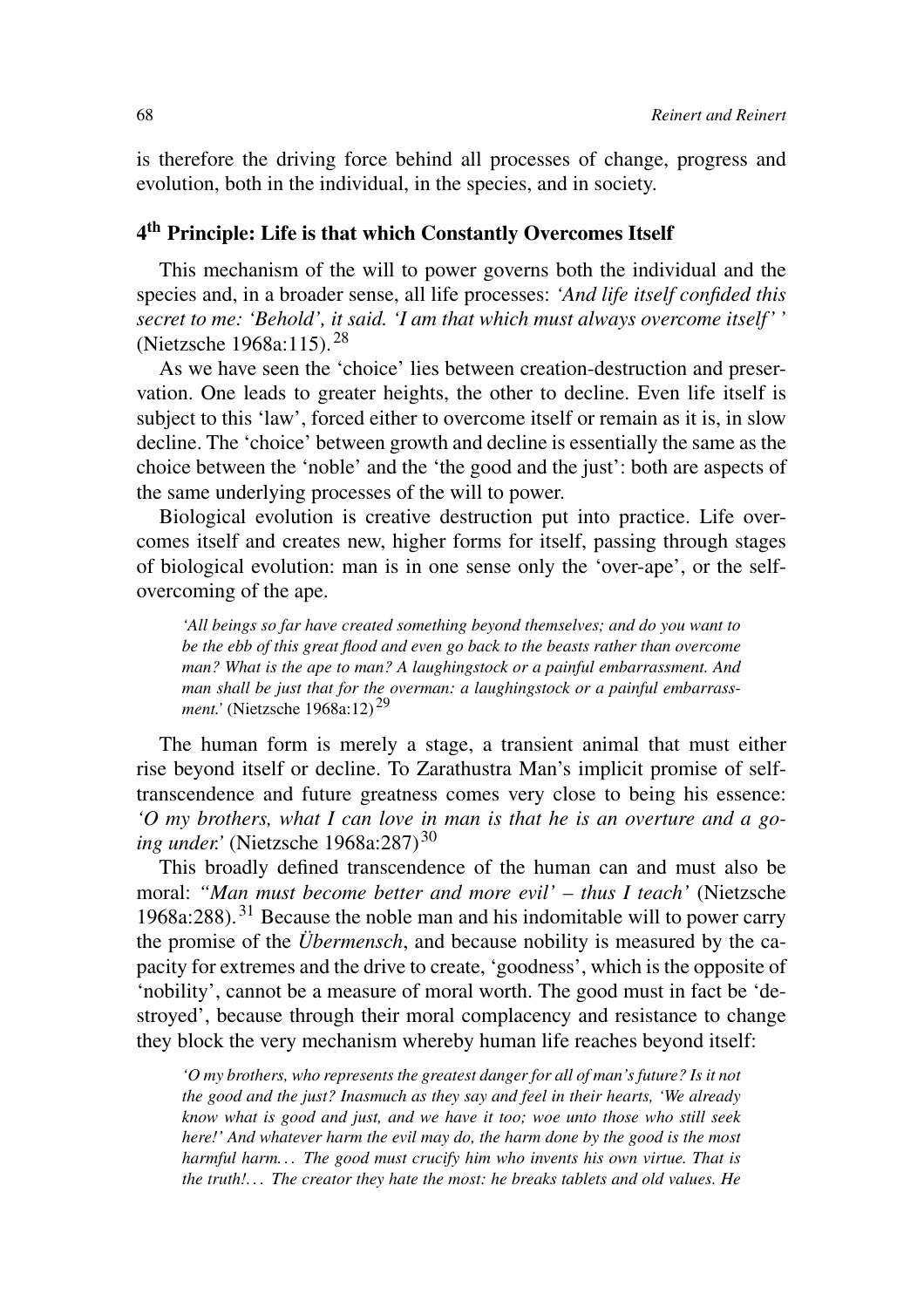*is a breaker, they call him lawbreaker. for the good are unable to create; they are always the beginning of the end...'* (Nietzsche 1968a:212-213) <sup>32</sup>

'The good and the just' are the greatest danger to Man's future, because they promise only the steady, mild, pleasant decline into spiritual paralysis, animal comfort and mediocrity of the 'last man'.

This is the sense of Zarathustra's plea: *'Break, break the good and the just! O my brothers, have you really understood this word?*' (Nietzsche 1968a:213).<sup>33</sup> His greatest fear for the future is that humanity, under the influence of the complacent and 'the good and the just', should become a dead end, rather than a stepping stone to a better future. To prevent this, Zarathustra (and Nietzsche) threw themselves into battle: *'Man is something that must be overcome'* (Nietzsche 1968a:37).<sup>34</sup>

## **5 th Principle: Warfare is a Form of Therapy**

*Zarathustra* is animated by a spirit of battle:

*'Your enemy you shall seek, your war you shall wage – for your thoughts. And if your thoughts be vanquished, then your honesty should still find cause for triumph in that. You should love peace as a means to new wars – and the short peace more than the long.'* (Nietzsche 1968a:47) <sup>35</sup>

It is in the light of this 'dialectic' philosophy of ideas that Nietzsche can claim that to him, 'attacking is proof of good will.' <sup>36</sup> Life thrives on change, challenge and extremes; continuity leads to stagnation and decline. Challenge and hardship make it possible to grow stronger: *'What does not kill me makes me stronger'* (Nietzsche 1968b:23).<sup>37</sup> Weak ideas must be pruned.

Nietzsche perceived the Western world to be in the throes of nihilism and decadence: his project was to identify the causes of this and bring about the necessary regeneration. Zarathustra's teaching, intended as a cure for this degeneration, was a 'tonic', a doctrinal remedy to the comfort of modernity and the life-denying morality of obedience and subjugation that to him were obstacles to the higher man. Nietzsche was no mere 'amoralist' or 'immoralist'; rather he conceived of himself as a sort of 'dialectic therapist' of morality and culture: his cure was the 'highest fight'. The renewal and regeneration of culture was to be forged and achieved through a sort of cultural shock therapy:

*'For earthquakes bury many wells and leave many languishing, but they also bring to light inner powers and secrets. Earthquakes reveal new wells. In earthquakes that strike ancient peoples, new wells break open.'* (Nietzsche 1968a:211) <sup>38</sup>

Christianity, because of its origins in the slave revolt, preached a metaphysic and a morality of submission, self-denial and subjugation, but at the heart of the structure of Christianity lay the dead body of God. Nietzsche's critique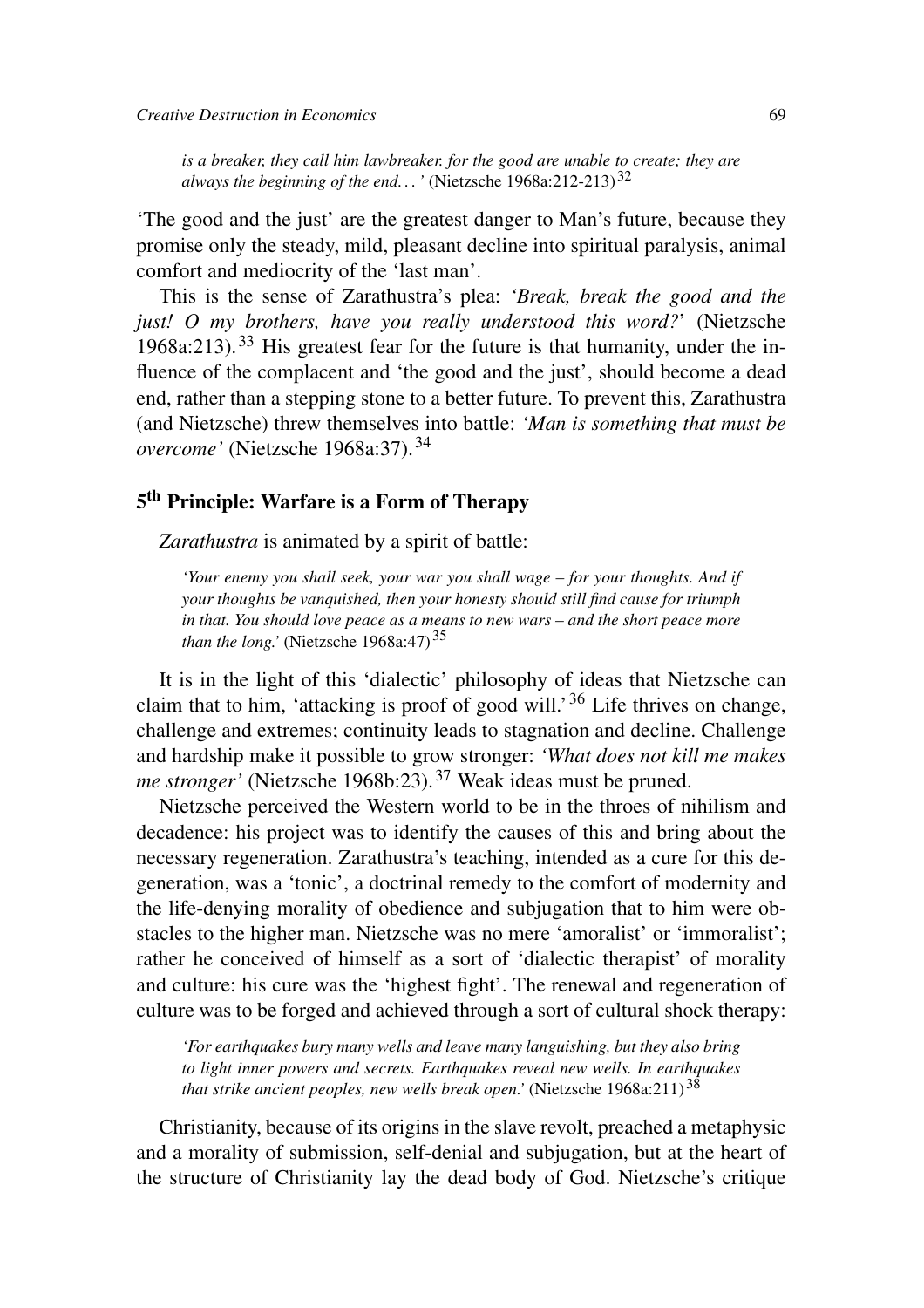aimed to clear away the fragmentary remnants of the Christian system, destroying them<sup>39</sup> to make way for a new morality that replaced the transcendent with the immanent. Heaven with earth, God with Man:

*'Let your spirit and your virtue serve the sense of the earth, my brothers; and let the value of all things be posited newly by you. For that shall you be fighters! For that shall you be creators!'* (Nietzsche 1968a:77) <sup>40</sup>

The obedient Christian man, 'the good and the just', and the morality that he slavishly obeyed had to be destroyed in order to make way for the possible future 'higher' man: *'Dead are all gods: now we want the overman to live'* (Nietzsche 1968a: 79).<sup>41</sup> This was the promise of the *Übermensch*, the 'man of the future':

*'This man of the future, who will redeem us both from the reigning ideal and from that which was bound to grow out of it, from the great nausea, from the will to nothingness, from nihilism; this bell-stroke of noon and of the great decision, which again liberates the will and restores to the earth its goal and to man his hope; this Antichrist and antinihilist, this conqueror of God and of nothingness – he must come one day.*' 42

Nietzsche's attacks against morality, culture, the German nation and institutions were in a very real sense attempts at creative destruction: not a negation so much as an affirmation of what *could* be or become instead; *Übermensch* rather than God, Europe rather than Germany, effort rather than complacency, genius rather than mediocrity:

*'Whether we immoralists do virtue any harm? – As little as anarchists do princes. Only since they have been shot at do they again sit firmly on their thrones. Moral: one must shoot at morals.'* (Nietzsche 1968b:26)

Morality must be shot at: partly because challenge and opposition foster strength, partly because only through destruction can the new be brought into being. According to Nietzsche's own logic, the affirmation of one thing required the negation of another. His problem, however, was that he was generally far more eloquent, versatile and persuasive as a critic than he ever was as an architect. Destruction eclipsed creation: directions for change were drowned out by the sound of cannons.

#### **Summary and Concluding Remarks about the Principles**

We have seen so far that:

- Zarathustra's perspective on creative destruction can be meaningfully described as a tension between the three concepts of creation, destruction and preservation.
- These three terms are represented principally in the relationship between the two figures of the 'noble', who embodies creation and destruction,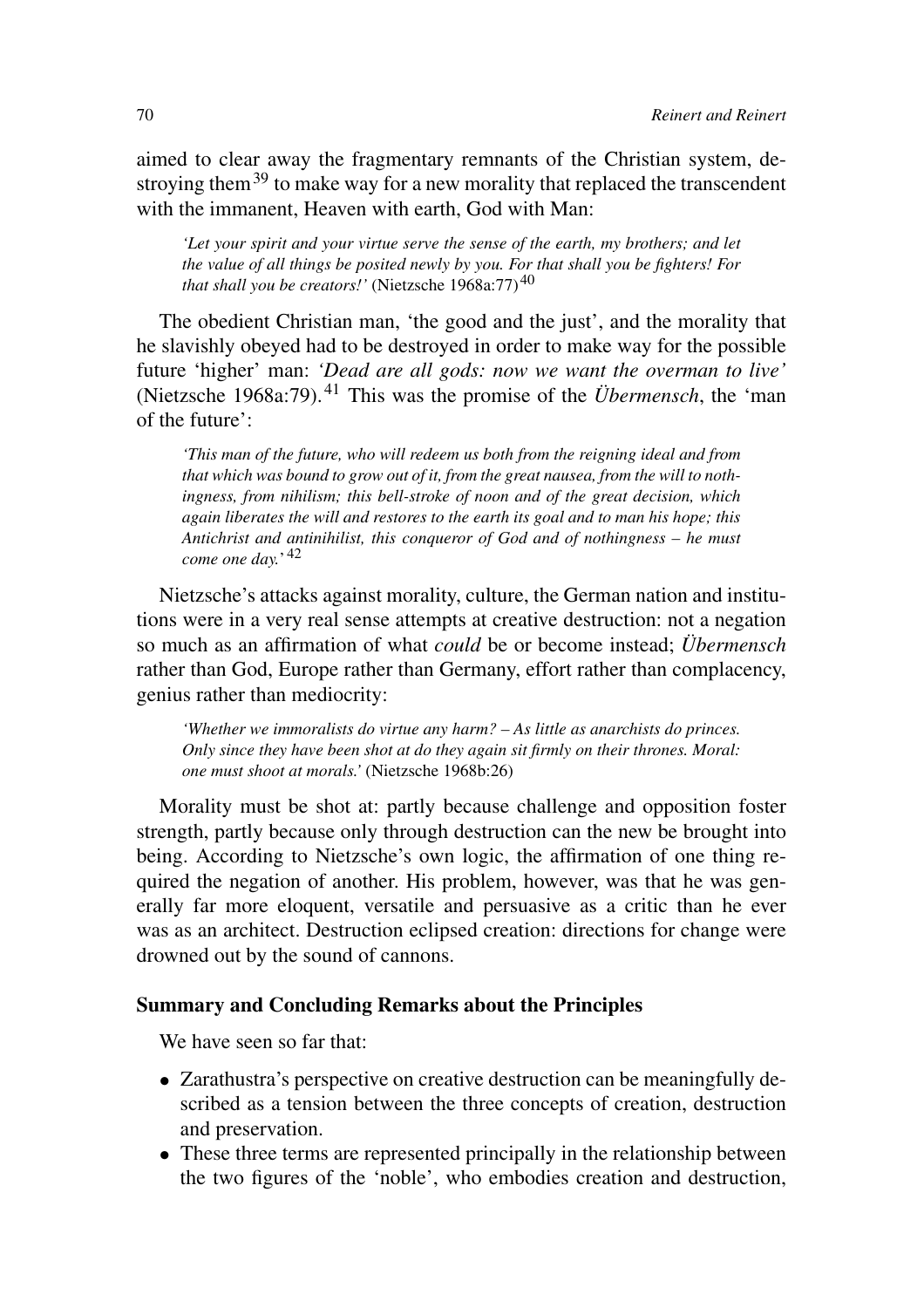and 'the good and the just', who embody preservation, stagnation and decline.

- The difference between these two figures can be explained as a relative difference in the 'will to power': whereas the 'noble' is driven to create by his will to power, 'the good and the just' lack the ability to create, and consequently have a vested interest in maintaining the existing order.
- The idea of 'power' that underpins the doctrine of the 'will to power' is neither simple nor immediately evident; rather it is a complex 'metaphysical' concept constituted of distinct elements; in abundance, this power expresses itself as creativity and generosity.
- Because the nature of the will to power is that it is either in the ascendant or in decline, life must constantly overcome itself; the 'noble man', in overcoming himself, abides by this and consequently comes to represent the future hope of mankind overcoming itself.
- This purpose is aided by challenge and battle, but not necessarily in the simple physical sense. Nietzsche's 'higher' war is fought for symbols, values and ideals; the therapeutic function of his entire cultural enterprise is dependent on his general philosophy of creation and destruction.

*'Like the sun, Zarathustra too wants to go under; now he sits there and waits, surrounded by broken old tablets and new tablets half covered with writing.'* (Nietzsche 1968a:198) <sup>43</sup>

Nietzsche's project was never completed: perhaps it was by definition impossible to complete. Nevertheless we are left with the task of digesting his tablets, *'half-covered with writing*', and his dwarfing legacy, both in the form of his writings and in the enormous body of texts that constitute the history of his intellectual reception.

To conclude this section, we might quote Williams:

*'I agree with a remark made by Michel Foucault in a late interview, that there is no single Nietzscheanism, and that the right question to ask is 'what serious use can Nietzsche be put to?' '* (Williams, in Schacht 1994:238)

Among the many uses to which Nietzsche has been put in the century since his death, some have indeed been very, very serious; others, however, have been playful or artistic: the ghost of Zarathustra dances equally through the arts, the sciences, the poetry and the war rhetoric of the  $20<sup>th</sup>$  Century, from America to Japan, from Expressionism to post-structuralism.

For many reasons, this influence is sometimes disguised. In many circles, Nietzsche still carries the stigma of Nazism, of irrationalism, *Blut und Boden* mysticism and Superman eugenics. His influence is therefore often subterranean, particularly in discourses and disciplines that reject the values for which he is taken to stand. Keeping these things in mind, the question we lead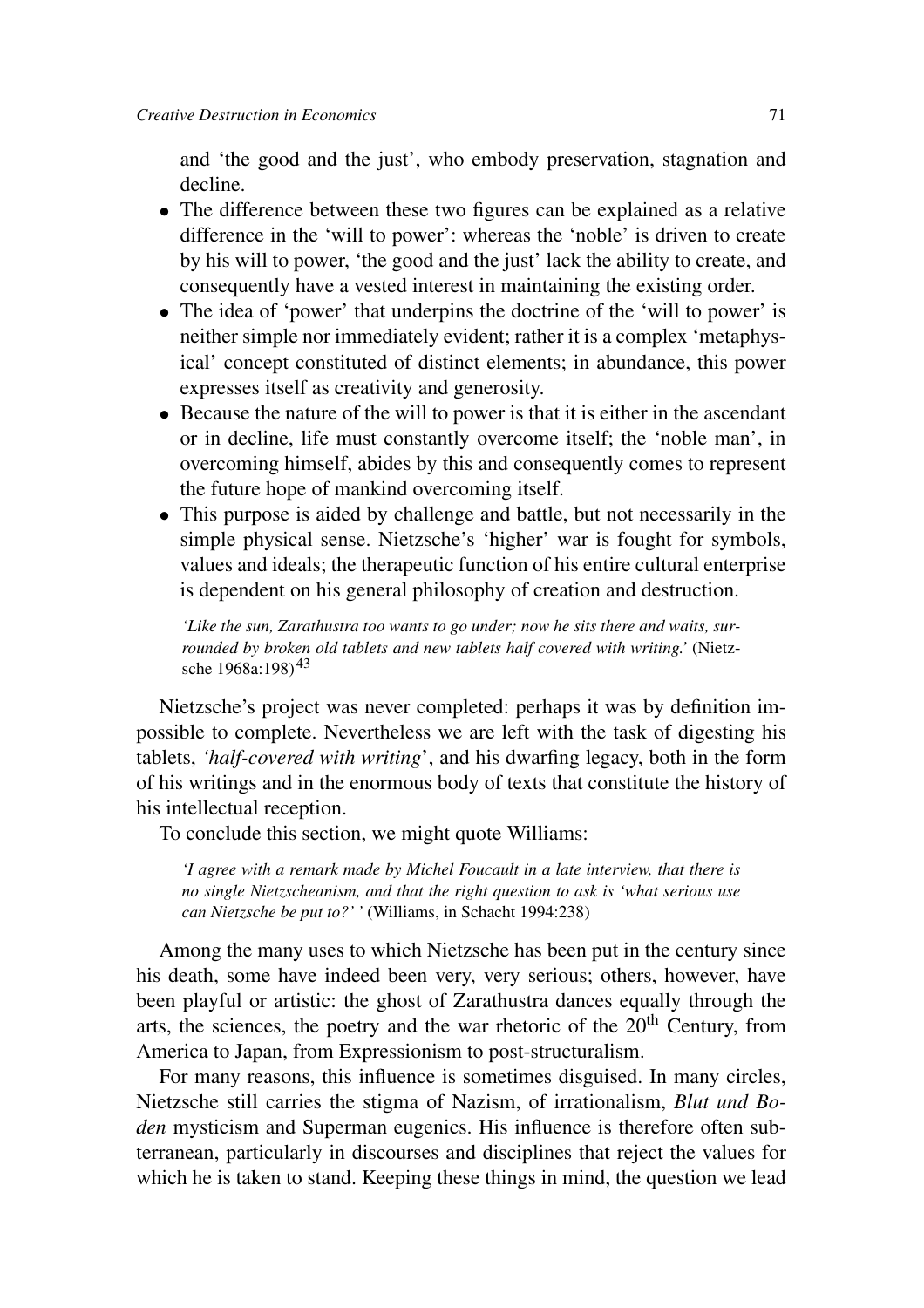into the next section with is this: is economics really as unfazed by Nietzsche as it generally claims to be?

# **4. NIETZSCHE IN ECONOMICS: FROM SOMBART TO SCHUMPETER**

'Creative destruction' has almost become the trademark of Joseph Schumpeter. However, the first use of the term 'creative destruction' in economics must be attributed to Werner Sombart: Here on the century-long shortage of wood in Europe through the mass destruction of forests; the destruction of the forests created the very foundation for 19<sup>th</sup> Century capitalism:

*'Again, however, from destruction a new spirit of creation arises; the scarcity of wood and the needs of everyday life . . . forced the discovery or invention of substitutes for wood, forced the use of coal for heating, forced the invention of coke for the production of iron. That these events, however, made possible the enormous development of capitalism in the 19th Century, is beyond doubt for any well-informed person. Thus even here, in this decisive point, the invisible threads of commercial and military interests appear closely intertwined'.* (Sombart 1913:207) <sup>44</sup>

Werner Sombart (1863-1941) was the leading economist of the Younger German Historical School of economics (Backhaus 1996). During Schumpeter's most creative and, at the same time, formative period, Sombart held a dominating position in German-speaking economics. Sombart's path-breaking work on modern capitalism, *Der moderne Kapitalismus* (Sombart: First edition in two volumes in 1902, a later editions in four volumes in 1919, last edition in six volumes in 1927) was translated into French, Spanish and Italian, but no English translation has yet been published.

However, during the period after World War II, Sombart and all pre-war II German economics went into an eclipse. Part of the explanation for this was the rise of mathematization of the profession, which was very much against the German tradition. Another part of the explanation was that to a surprising degree what was a healthy scientific baby was poured out with what was perceived as the post-nazi bath-water. The German tradition in economics therefore came to be represented solely by Marx and Schumpeter, a feature which made these two economists seem much more unique than they in effect are when seen in their own historical context. As we have already mentioned, Schumpeter himself assisted in this process, also by systematically neglecting the philosophical foundations of German economics in his *History of Economic Analysis* (Reinert 2002).

Schumpeter's originality in the Anglo-Saxon environment was then to a large extent also a product of the ignorance, outside Germany, of the traditions on which he built. Part of what Schumpeter did was to filter Sombart's work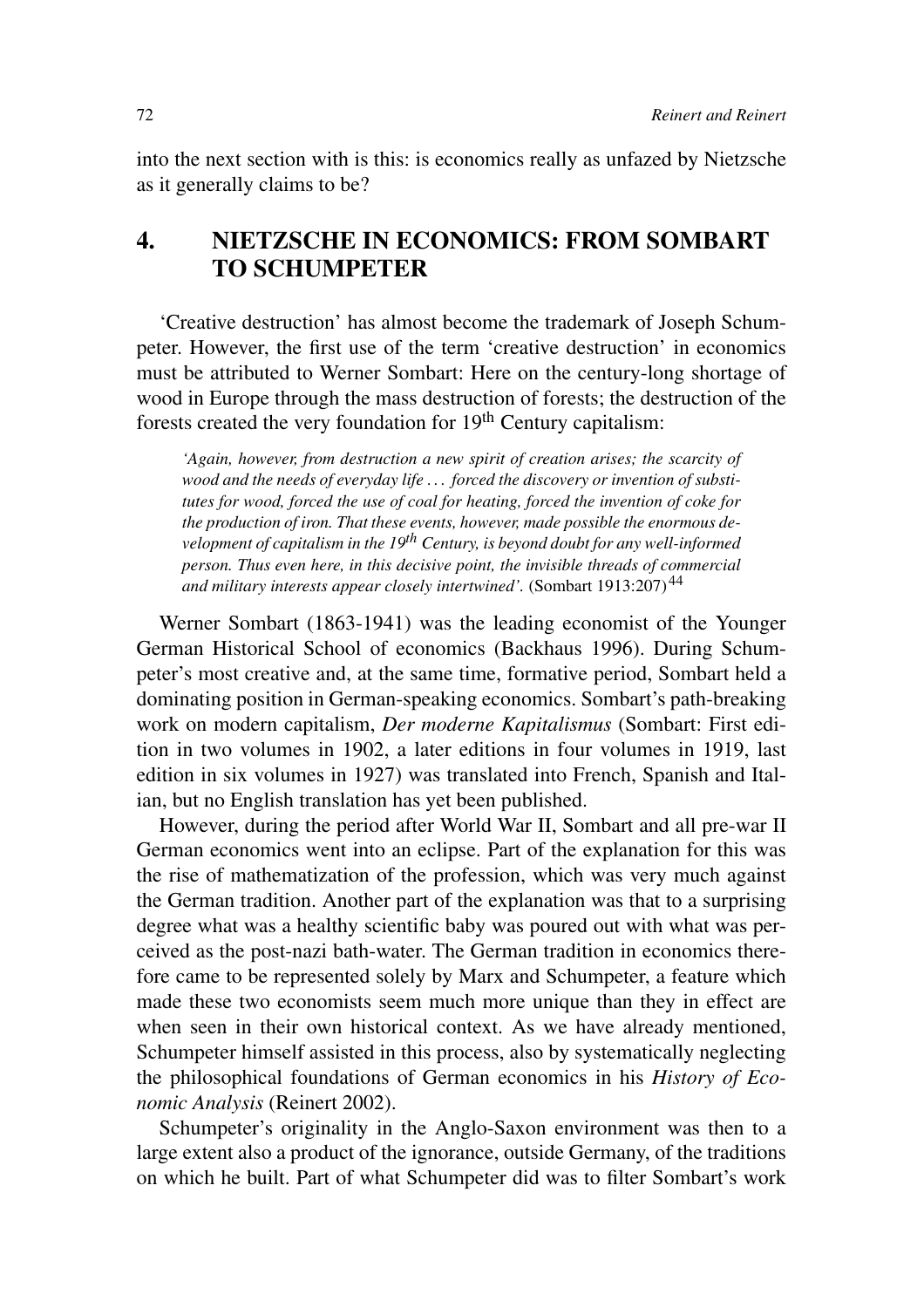and the economic debate in Germany between the world wars to the Anglo-Saxon world. Most Schumpeterians, especially non-Germans, would probably be surprised by a German book that describes Schumpeter's 1942 book *Capitalism, Socialism and Democracy* – the work that made him accessible to the layman – as essentially a reworking of a German debate which had taken place decades earlier, where, as the author carefully points out, Schumpeter neither refers to the debate itself, nor to its protagonist Werner Sombart.

*'Without referring to Sombart or to the general literature of the twenties and thirties, (in 'Capitalism Socialism and Democracy') Schumpeter in essence presented only what had already been written and said decades earlier in the German discussion about 'the future of capitalism.' '* (Appel 1992:260) <sup>45</sup>

Of Schumpeter's biographers, only Shionoya (1997) and Swedberg (1991) mention Nietzsche, and both do so in connection with entrepreneurship, not with Schumpeter's core concept of creative destruction (Shionoya 1997:173, 321) (Swedberg 1991:192). The most elaborated article dealing with the relationship between Schumpeter and Nietzsche is written by two Italian economists, Enrico Santarelli and Enzo Pesciarelli (1990). Also this article focuses on the entrepreneur.

Nietzsche's influence on the work of Werner Sombart is well documented both through Sombart's many references to Nietzsche and through his biographers. Also the people who most influenced Sombart, some of which were his close friends, were strongly influenced by Nietzsche (Lenger 1994:141). Sombart was himself known to quote frequently from Nietzsche's *Zarathustra* (ibid.:247).

In his main methodological work, *Die drei Nationalökonomien*, Sombart often quotes Nietzsche when addressing the basic history and philosophy of economics and the evolution of Man. To Sombart the development of science and of the human *Weltanschauung* follows through the same stages as Nietzsche's does. The world is at first *entzaubert* (demystified) and the finally *entgottet* (de-deified) (Sombart 1930:102).

Sombart finds that what the social sciences can learn from the natural sciences in terms of the return of identical (or presumably also similar) situations, i.e. the cyclicality of history. In this connection he also quotes Nietzsche:

*'The predictability of an event does not result from a rule having been followed, or a necessity having being complied with, or from a law of causality that was projected by us onto every event –: it lies in the recurrence of 'identical cases.' '* (Sombart 1930:118) (Nietzsche 2000:9384) <sup>46</sup>

At the end of his most important methodological book, Sombart uses Nietzsche to express the very purpose of economics:

*'But science, and above all the social sciences, should 'serve life'. This is the demand that anyone will make today, after Nietzsche's admonition a couple of*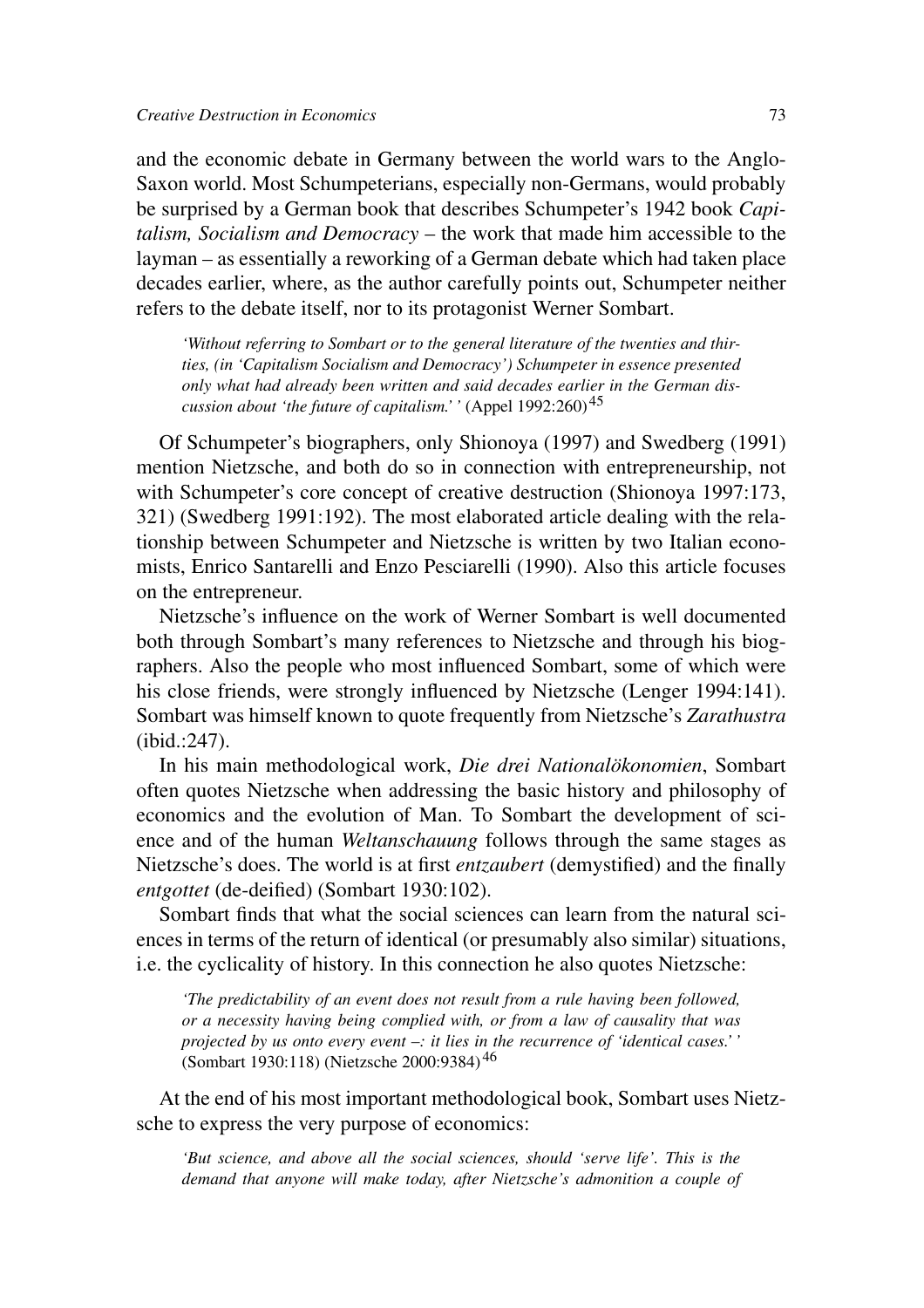*generations ago, which we all in the depth of our souls consider justified, more so today than ever. We want no armchair erudition, no peddling of petty antiquities, no 'dead' knowledge.* (In a footnote Sombart refers to the title of Nietzsche's work, 'Untimely Meditations', <sup>47</sup> 'which still today are most timely')' (Sombart  $1930:334-335$ <sup>48</sup>

*It is in this sense* that Nietzsche says: 'Wissenschaft ist die bestimmteste Form des Willens zur Macht'. (Science is the most definite form of 'the will to power'). The 'will to power' is essentially 'the will to create', and consequently the key driving force in economic development. This is clearly Werner Sombart's view, and he here groups Nietzsche with Francis Bacon (1930:333). Grouping Nietzsche and Bacon effectively clarifies the dividing line between the two camps in the battlefield of  $19<sup>th</sup>$  and early  $20<sup>th</sup>$  Century economics. The first anti-Ricardian economists – the Reverend Jones in England and John Rae in the United States, both writing in the in the early 1830's – wished to re-Baconise economics. Bacon's and Nietzsche's approach both stand for Man the Creator at the centre of economics, thus following the tradition of what we have labelled The Other Canon or *Renaissance Economics* (Reinert & Daastøl 2004). Bacon's affinity to the philosophers and economists in our genealogy of the idea of creative destruction is further strengthened by the fact that also Johann Gottfried Herder, 'sought refuge' in Francis Bacon against the metaphysics of Kant (Kantzenbach 1970:20).

# **5. NIETZSCHE AND ECONOMICS AT THE CENTENARY OF HIS DEATH**

### **5.1. Methodology**

Nietzsche the Economist is generally to be found indirectly, through the influence he had on his time. However, he occasionally himself makes references to economics that show his familiarity with the debates of the profession. At one point Nietzsche comments negatively on the harmful effect of *laissez faire* economics on the morality of whole nations.<sup>49</sup> Without referring to him, Nietzsche also uses Mandeville's key concept from *The Fable of the Bees* (1714) with an amusing twist. Instead of Mandeville's 'private vices, public benefits' – which was a key factor in the transformation of economics from being duty-based to being based on self interest – Nietzsche coins the expression 'public opinions, private laziness' (Nietzsche 1994:172). The collectivisation of society will in the end create passivity, and passivity necessarily leads to decay.

A third example of Nietzsche entering the economics debate is that when criticizing modern science, he approvingly quotes English economist Walter Bagehot (1826-1877), in a phrase which is even more appropriate today than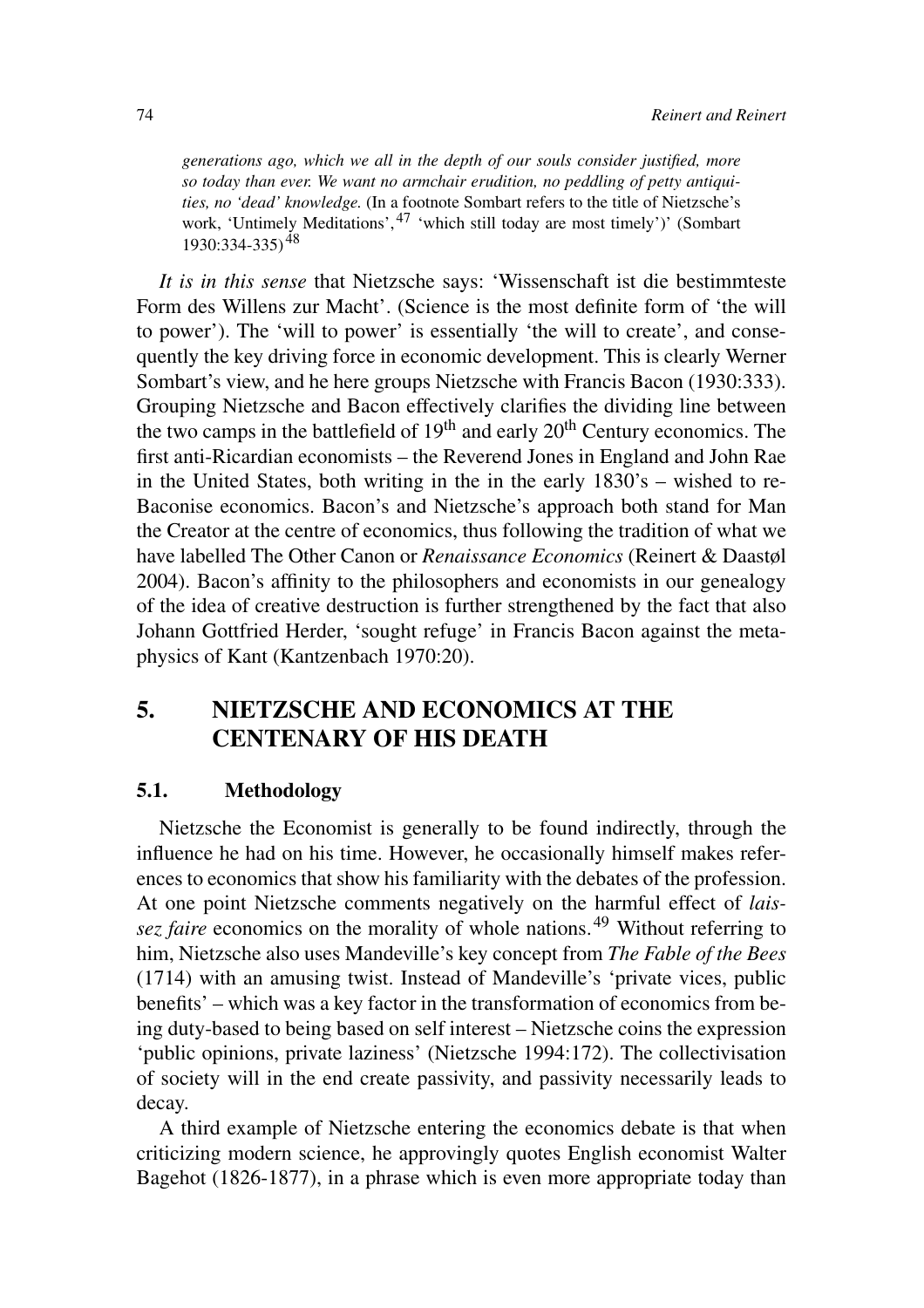it was when Bagehot wrote it. *'Innumerable unproved abstract principles have been eagerly caught up by sanguine men and then carefully spun out into books and theories which were to explain the whole world. But the world goes totally against these abstractions ...'* <sup>50</sup> (Nietzsche 1994:249).

Also as regards methodology, on the fashionable subject of human cognition and objectivity in science, Nietzsche has something important to say to today's economists:

*'Henceforth, my dear philosophers, let us be on guard against the old and dangerous myth that postulates 'a pure, will-less, painless and timeless knowing subject'. Let us take care not to get caught in the tentacles of such contradictory concepts as 'pure reason', 'absolute spirituality', and 'knowledge in itself'; these always demand that that we should think of an eye that is absolutely unthinkable, an eye which cannot be allowed to be turned in any particular direction, and in which the active and interpreting forces – through which seeing becomes seeing something – are supposed to be lacking; these always demand of the eye a contradiction and a nonsense. The only seeing which exists is a seeing in perspective, a seeing with perception; and the more feelings we allow to get involved about an issue, the more eyes – different eyes – that we mobilise to observe one thing, the more complete* will our concept of this thing, our objectivity, be. Would not eliminating the will *. . . be the same as to castrate the intellect?'* <sup>51</sup>

A crucial problem in standard economics is that it is focused on exchange – on supply and demand – rather than on production. Continental economists used to complain that Anglo-Saxon economics had become *catallectics* – just a science of exchange. Nietzsche's criticism of English philosophy is completely in line with this: *'Among the English, Nietzsche had found, he thought, the prototype of a morality and a politics of traders and peddlers: counting and reckoning, calculation and assessment not only as the key to the world of commerce, but also to the world of morality and politics. What disturbed him – nay, outraged him – about this, was the intrusion of this equalisation, necessary for exchange and economic calculation, into the realm of life, which should not obey such a logic of equivalences*' (Ottmann 1987:131).<sup>52</sup> This is a central theme in Werner Sombart's nationalistic book *Traders and Heroes* (*Händler und Helden*), published in 1915. In this work Sombart quotes extensively from Goethe, Fichte, Schopenhauer and Nietzsche. In today's methodological discussion, the 'equality assumption' (Buchanan 1979:231), the exclusion of factors irreducible to numbers and of qualitative 'verstehen' (Drechsler 2004) are still at the core of the debate.

In fighting to create a theory at an appropriate level of abstraction for their analysis, economists are necessarily forced constantly to compare and equate 'unequals'. This search leads to the creation of mental tools like Weber's 'ideal types', Kaldor's 'stylised facts', and Perez' and Freeman's 'techno-economic paradigms'. These concepts are put into use in order to create some order in a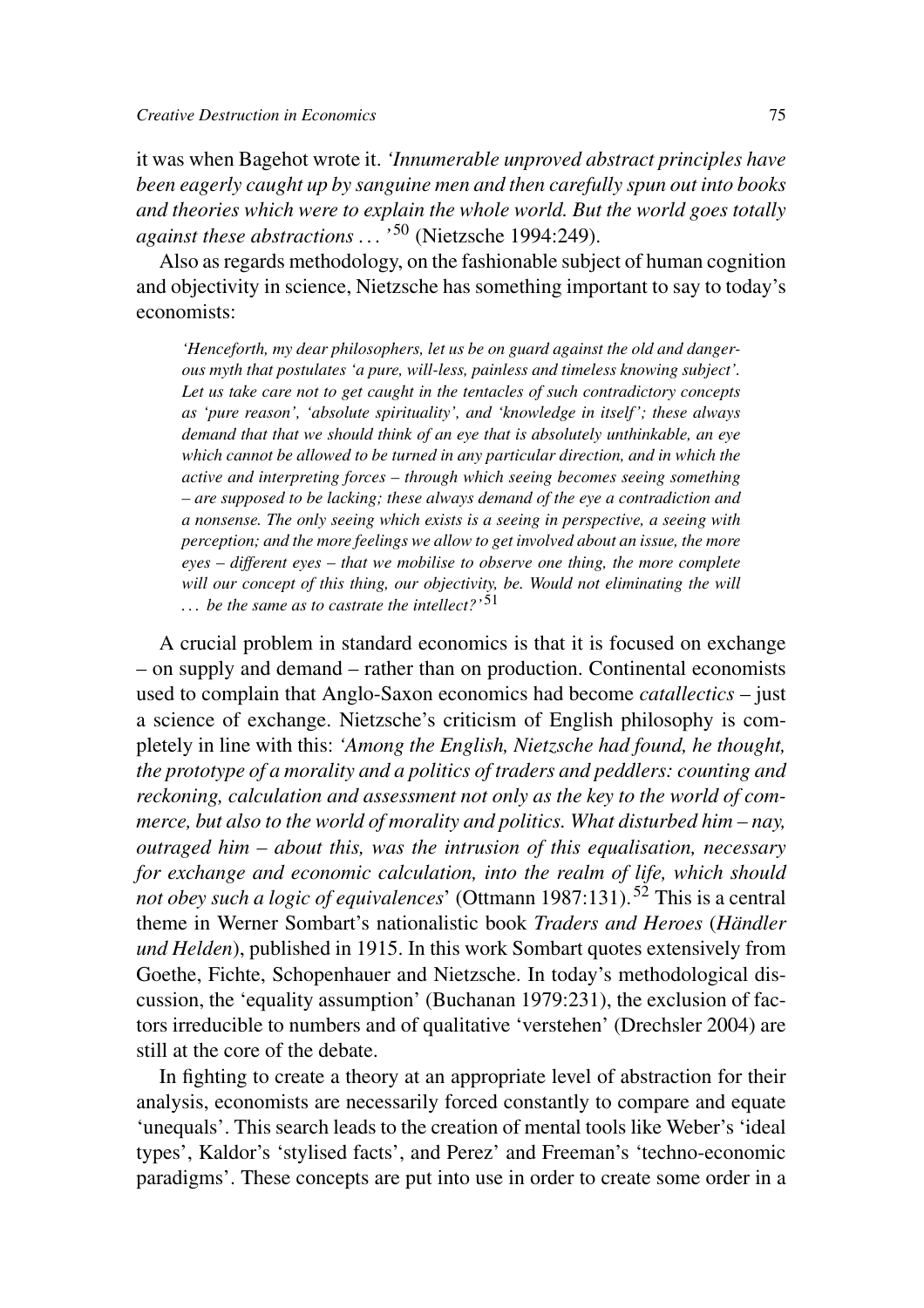chaos of observations and facts. To this methodology, Nietzsche provides the following encouraging message:

*'Every concept originates through our equating what is unequal. No leaf ever wholly equals another, and the concept 'leaf' is formed through an arbitrary abstraction from the individual differences, through forgetting the distinctions; and now it gives rise to the idea that in nature there might be something besides the leaves which would be 'leaf' – some kind of original form after which all leaves have been woven, marked, copied, coloured, curled, and painted, but by unskilled hands, so that no copy turned out to be a correct, reliable, and faithful image of the original form. . . What then, is truth? A mobile army of metaphors, metonyms, and anthropomorphisms – in short, a sum of human relations, which have been enhanced, transposed, and embellished poetically and rhetorically, and which after long use seem firm, canonical, and obligatory to a people; truths are illusions about which one has forgotten that this is what they are; metaphors which are worn out and without serious power; coins which have lost their picture and now matter only as metal, no longer as coins.'* <sup>53</sup>

#### **5.2. Schumpeterian and Evolutionary Economics**

Behind the contemporary highly fashionable Schumpeterian and evolutionary economics towers Nietzsche, his *Übermensch* entrepreneur and his creative destruction. Nietzsche the economist here comes to us filtered through Joseph Alois Schumpeter via Werner Sombart. As opposed to Sombart, who carefully documented the influence Nietzsche had on him, Schumpeter as usual has held the cards that would have revealed the origins of his own ideas very close to his chest. However, a closer look at the intellectual climate, the general *Zeitgeist*, and the work of the most influential continental European economist during Schumpeter's 'golden period', his own 20s, shows the overwhelming influence of Nietzsche on all three counts.

We are living at a time where standard neoclassical economics is entering a period of decline. In order to achieve any degree of relevance, whatever theory replaces this mechanical and barter-based view of economic will have to incorporate Nietzschean traits: without Man's wit and will, his incessant creative process, and the role of the human beings who push this forward, economics will – as neo-classical economics – always be like playing Hamlet without the Prince of Denmark.

Forty-five years of cold war marginalised Nietzsche and those economists who worked towards the authentic Third Way, those who – in the words of Anthony Giddens – despised communism as much as they despised liberalism (Giddens 1998:111). Nietzsche's own legacy was tarnished by the misuse and outright falsifications of his work by his sister, who made him appear like a nazi sympathizer. The economist whom Nietzsche read most closely was Eugen Dühring. By going back to the original sources, to Nietzsche's vigorous rebuttals of Dühring's increasingly anti-Semitic attitudes,<sup>54</sup> and in the violent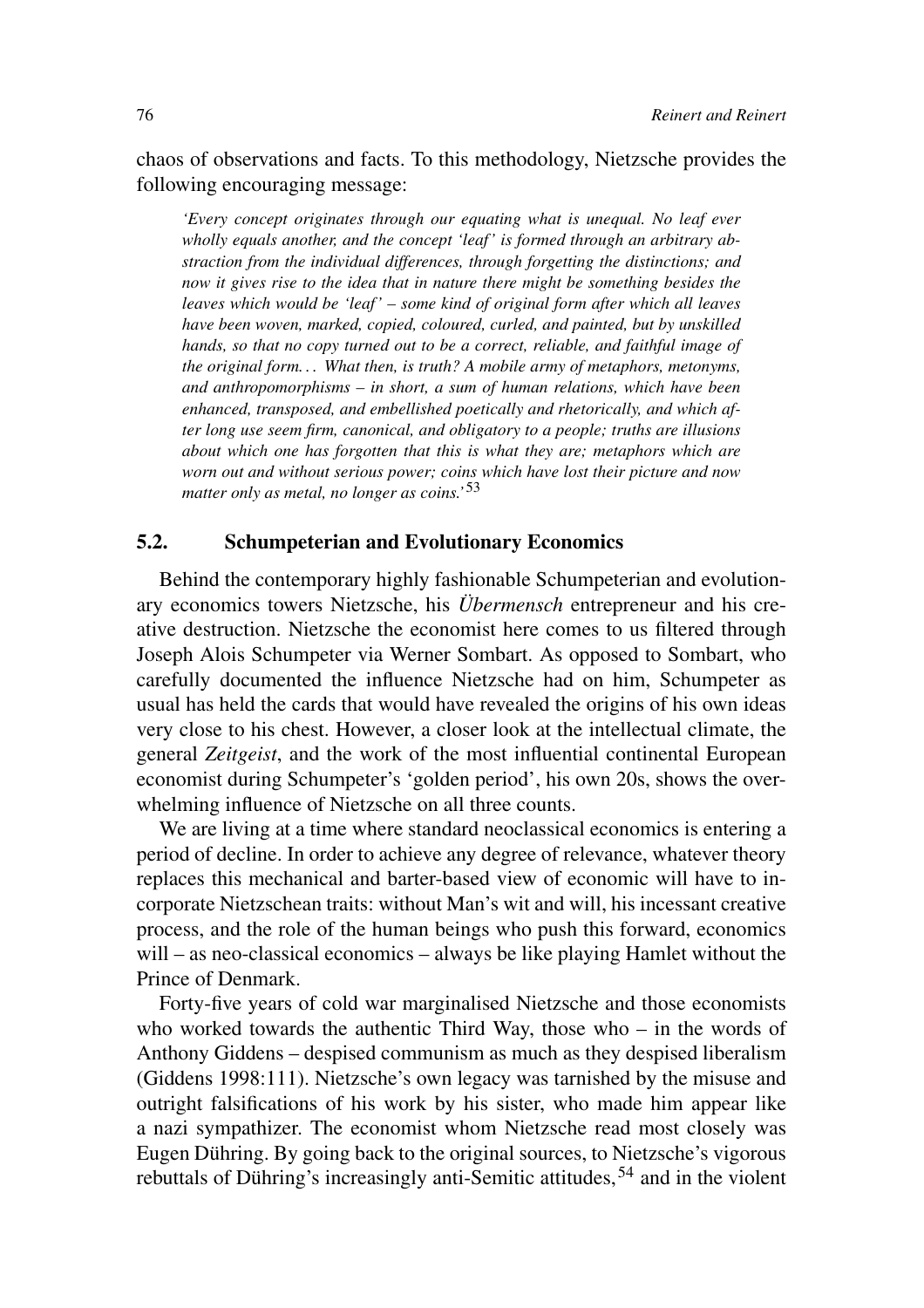counterattack attacks from Dühring's followers against Nietzsche as a friend and supporter of the cause of the Jews, we come to understand the absurdity of the attacks on Nietzsche as an anti-Semite.

We suggest it is time to go back to the pre-World War II understanding of Nietzsche. In the 1929 edition of *Encyclopedia Britannica*, Oscar Levy, editor of the authorized English translations of Nietzsche, gives the following account on how the understanding of Nietzsche had evolved:

*'Nobody understood in the early days that his teaching against pity sprang from his love of a healthy life, against morality, from his love of a higher ethic, and against patriotism for a united Europe. . . Late and slowly the world began, or is beginning, to change its mind about 'the anti-antichrist' and to perceive that he was not mere 'anti'; but that the destroyer of the old tables of values was also a creator of new values.'* (Levy 1929:433)

At the core of Nietzsche, as well as at the core of any viable theory of the economic progress of human beings, lies Man the Creator, his wit and his will. As in the Renaissance tradition, to Nietzsche creation is the reason we are here on Earth, it is the way to free ourselves from pain:

*'Creation – that is the great redemption from suffering, and life's growing light. But that the creator may be, suffering is needed and much change*' (Nietzsche 1968a:87) <sup>55</sup>

We have already mentioned the work of Oswald Spengler (1880-1936), whose work *The Decline of the West* strongly influenced the intellectual debate between the two world wars. This work was finished before WWI, in the same year as Werner Sombart finished his *Krieg und Kapitalismus*, where 'creative destruction' is first brought into economics. In his foreword to the revised edition of *The Decline of the West* (1939; first edition 1922) Spengler acknowledges his intellectual influences as follows:

*'And now, finally, I feel urged to name once more those to whom I owe practically everything: Goethe and Nietzsche. Goethe gave me method, Nietzsche the questioning faculty – and if I were asked to find a formula for my relation to the latter I should say that I have made of his 'outlook'* [Ausblick] *an overview* [Überblick]. *But Goethe was, without knowing it, a disciple of Leibniz, in his whole mode of thought. And, therefore, that which has at last (and to my own astonishment) taken shape in my hands I am able to regard and, despite the misery and disgust of these years, proud to call a German Philosophy.'* (Spengler 1939:xiv)

We would argue that Spengler here describes intellectual filiations that he has in common with true Schumpeterian economics. Indeed, if Schumpeter had been as proficient in tracing his own intellectual filiations as he was in tracing those of other economists, he could have made Spengler's acknowledgements his own, just adding the name of Werner Sombart; the economist who brought the ideas of Leibniz, Goethe and Nietzsche back into economics.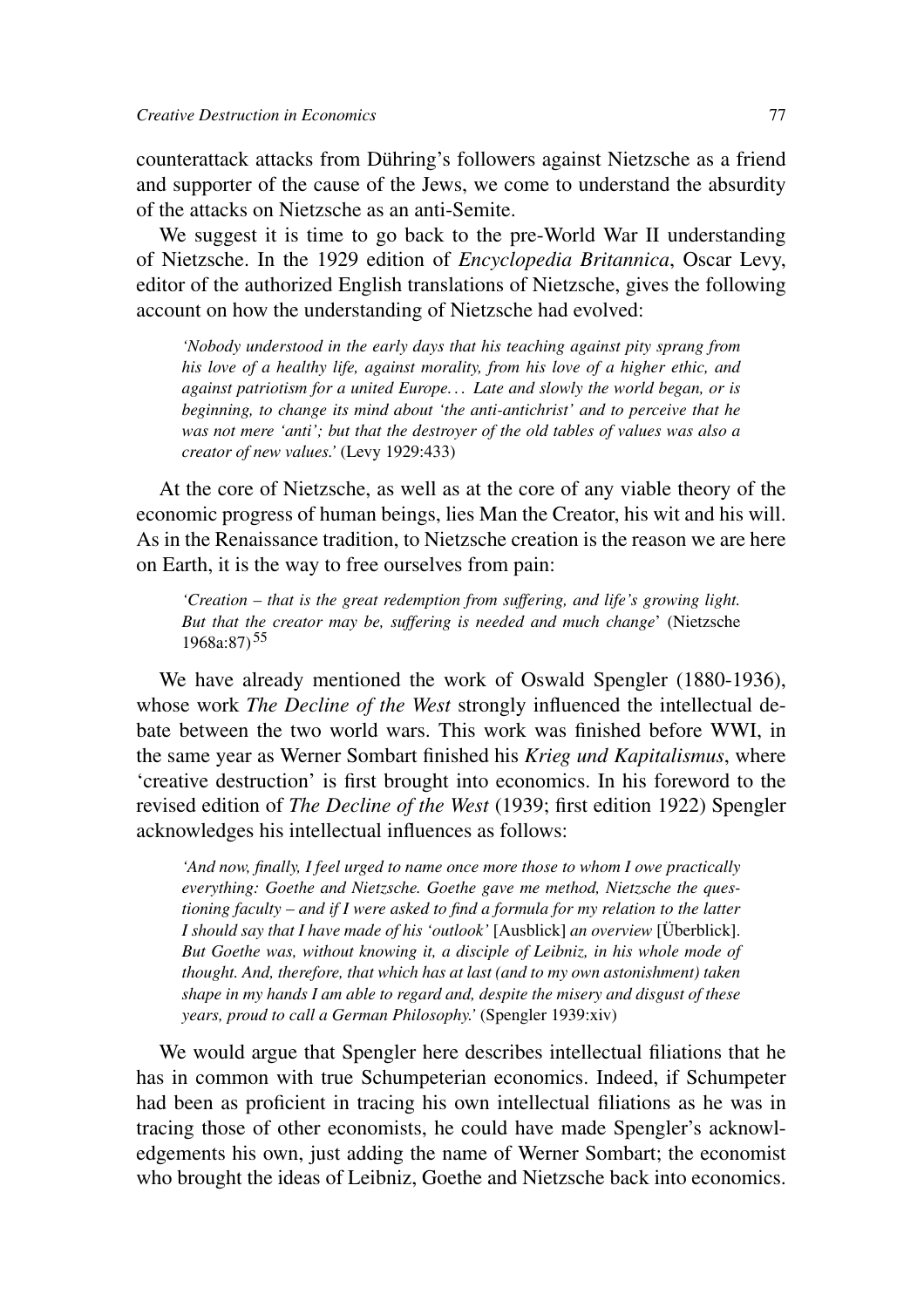# **NOTES**

- 1. In speeches of April 4 and October 24, 2001.
- 2. *'Und ein Gewebe, sollt es ewig sein? Zerstört's die Magd nicht, reißt die Spinne es selber ein.'*
- 3. *'Als die Welt im tiefsten Grunde Lag an Gottes ewger Brust Ordnet er die erste Stunde Mit erhabner Schöpfungslust Und er sprach das Wort: Es werde! Da erklang ein schmerzlich Ach! Als das All mit Machtgebärde In die Wirklichkeiten brach.'*
- 4. Othmar Spann is another economist who particularly emphasizes *das Ganze*. His bestselling history of economic thought, which by 1929 has reached nineteen editions and 95.000 copies sold in German, was published in England as *Types of Economic Theory* and in the United States as *The History of Economics* (both in 1930). Notice the similarity of the English title of Spann's book and the title of Sombart's work ('The Three Types of Economics') published in the same year: in contrast to the present situation, there was at the time a generalised awareness that there were several *types* of economics.
- 5. See Drechsler (2004) in Reinert for a discussion.
- 6. *'Dass ich erkenne, was die Welt Im Innersten zusammenhält, Schau alle Willenskraft and Samen Und tu' nicht mehr in Worten kramen.'*
- 7. The discussion of this subject is found in paragraphs 2233 and following.
- 8. This metaphor is not found in the original German text.
- 9. There are well-known problems one encounters in reading Nietzsche. Some of these are inherent (his sprawling, rhetorical, aphoristic, ironical, contradictory style) and deliberate (hermetic arguments; complex use of literary personae, layered irony, rhetorical hyperbole): Nietzsche was categorically *not* writing for 'the masses'. Other difficulties arise from the long and troubled history of Nietzsche reception: his sister presided like a high priestess over his legacy after his breakdown, to the point of editing and falsifying letters and documents he left behind, enthusiastically offering her brother up as ideological fodder for the Nazi regime. Even before this, however, Nietzsche had been assimilated, ironically, by the ideologues of German nationalism: foreign commentators dubbed World War 1 the 'Euro-Nietzschean War'. These are all issues one must consider while reading Nietzsche. The most important demand Nietzsche places on the reader, however, is the suspension of immediate judgments, in favor of the willingness to investigate not just the immediate meaning of the text, but also the unspoken premises that may underlie and underpin it. Anything less, and the reader's response risks becoming merely a reflection of the 'intellectual baggage' each individual reader brings to the text. It is easy to violently disagree (or agree) with Nietzsche, but far more difficult to set aside one's initial reactions and investigate the complex web of the text.
- 10. For a discussion of the complex relationship between Nietzsche and his sister, and of her influence on his intellectual reception, Peters (1977) is still a relevant source.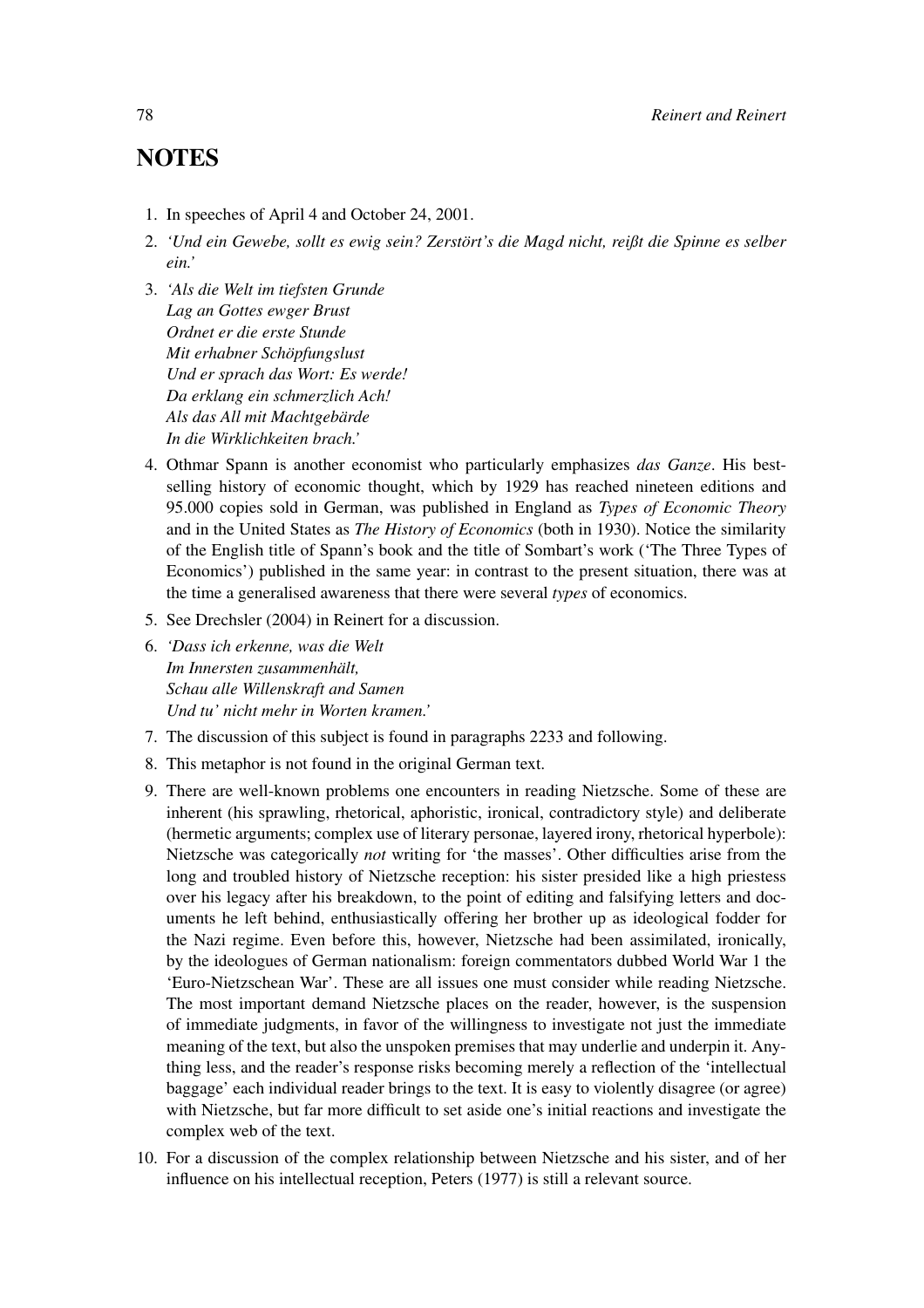- 11. *'Immer vernichtet, wer ein Schöpfer sein muß.'* (Nietzsche 2000:6427)
- 12. *'Den, der zerbricht ihre Tafeln der Werte, den Brecher, den Verbrecher das aber ist der Schaffende'* (Nietzsche 2000:6367)
- 13. '. . . *im Jasagen ist Verneinen und Vernichten Bedingung.'* (Nietzsche 2000:7884)
- 14. *'Verbrennen mußt du dich wollen in deiner eignen Flamme: wie wolltest du neu werden, wenn du nicht erst Asche geworden bist!*' (Nietzsche 2000:6435).
- 15. *'Neue Werte schaffen das vermag auch der Löwe noch nicht: aber Freiheit sich schaffen zu neuem Schaffen – das vermag die Macht des Löwen.'* (Nietzsche 2000:6372)
- 16. *'Die großen Verachtenden nämlich sind die großen Verehrenden.'* (Nietzsche 2000:6794)
- 17. *'Neues will der Edle schaffen und eine neue Tugend'* (Nietzsche 2000:6400)
- 18. '. . . *nicht das ist die Gefahr des Edlen, daß er ein Guter werde, sondern ein Frecher, ein Höhnender, ein Vernichter.'* (Nietzsche 2000:6400)
- 19. *'Und wer ein Schöpfer sein muß im Guten und Bösen: wahrlich, der muß ein Vernichter erst sein und Werte zerbrechen. Also gehört das höchste Böse zur höchsten Güte: diese aber ist die schöpferische.'* (Nietzsche 2000:6520)
- 20. *'Altes will der Gute, und dass Altes erhalten bleibe.'* (Nietzsche 2000:6400)
- 21. *'Das schaffende Selbst schuf sich Achten und Verachten, es schuf sich Lust und Weh. Der schaffende Leib schuf sich den Geist als eine Hand seines Willens. Noch in eurer Torheit und Verachtung, ihr Verächter des Leibes, dient ihr eurem Selbst. Ich sage euch: euer Selbst selber will sterben und kehrt sich vom Leben ab. Nicht mehr vermag es das, was es am liebsten will – über sich hinaus zu schaffen. Das will es am liebsten, das ist seine ganze Inbrunst. Aber zu spät ward es ihm jetzt dafür – so will euer Selbst untergehn, ihr Verächter des Leibes. Untergehn will euer Selbst, und darum wurdet ihr zu Verächtern des Leibes! Denn nicht mehr vermögt ihr über euch hinaus zu schaffen*.' (Nietzsche 2000:6386)
- 22. *'Was ist Liebe? Was ist Schöpfung? Was ist Sehnsucht? Was ist Stern?' so fragt der letzte Mensch und blinzelt.'* (Nietzsche 2000:6357)
- 23. *'. . . der Wille ist ein Schaffender'* (Nietzsche 2000:6562)
- 24. *'Wollen befreit: denn Wollen ist Schaffen: so lehre ich. Und nur zum Schaffen sollt ihr lernen!'* (Nietzsche 2000:6663)
- 25. *'. . . anzeichen einer verzweifelnden sterbensmüden Seele.'* (Nietzsche 2000:6878)
- 26. *'Sagt mir, meine Brüder: was gilt uns als Schlechtes und Schlechtestes? Ist es nicht Entartung? – Und auf Entartung raten wir immer, wo die schenkende Seele fehlt. Aufwärts geht unser Weg, von der Art hinüber zur Über-Art. Aber ein Grauen ist uns der entartende Sinn, welcher spricht: 'Alles für mich.' '* (Nietzsche 2000:6454-6455)
- 27. There are obviously numerous possible interpretations of the will to power; for an introductory philosophical analysis of the history of the concept, and of its various academic interpretations, see Williams (2001).
- 28. *'Und dies Geheimnis redete das Leben selber zu mir: 'Siehe', sprach es, 'ich bin das, was sich immer selber überwinden muß'.*' (Nietzsche 2000:6519)
- 29. *'Alle Wesen bisher schufen etwas über sich hinaus: und ihr wollt die Ebbe dieser großen Flut sein und lieber noch zum Tiere zurückgehn, als den Menschen überwinden? Was ist der Affe für den Menschen? Ein Gelächter oder eine schmerzliche Scham. Und ebendas soll der Mensch für den Übermenschen sein: ein Gelächter oder eine schmerzliche Scham.'* (Nietzsche 2000:6349)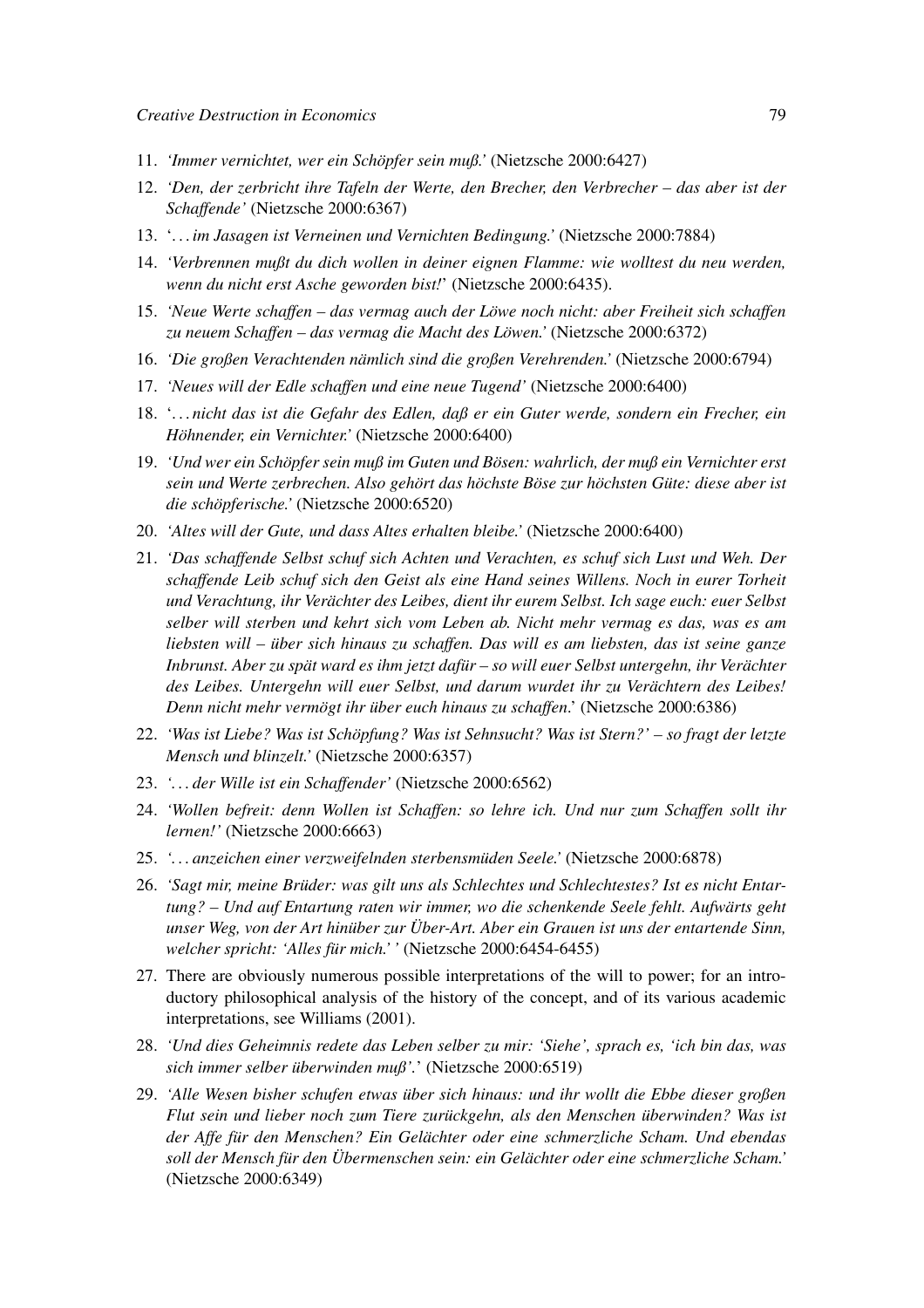- 30. *'O meine Brüder, was ich lieben kann am Menschen, das ist, daß er ein Übergang ist und ein Untergang.'* (Nietzsche 2000:6793-6794)
- 31. *"Der Mensch muß besser und böser werden' so lehre ich.'* (Nietzsche 2000:6795)
- 32. The entire passage reads in German: *'O meine Brüder! Bei welchen liegt doch die größte Gefahr aller Menschen-Zukunft? Ist es nicht bei den Guten und Gerechten? – als bei denen, die sprechen und im Herzen fühlen: »Wir wissen schon, was gut ist und gerecht, wir haben es auch; wehe denen, die hier noch suchen!«*

*Und was für Schaden auch die Bösen tun mögen: der Schaden der Guten ist der schädlichste Schaden!*

*Und was für Schaden auch die Welt-Verleumder tun mögen: der Schaden der Guten ist der schädlichste Schaden.*

*O meine Brüder, den Guten und Gerechten sah einer einmal ins Herz, der da sprach: »es sind die Pharisäer«. Aber man verstand ihn nicht.*

*Die Guten und Gerechten selber durften ihn nicht verstehen: ihr Geist ist eingefangen in ihr gutes Gewissen. Die Dummheit der Guten ist unergründlich klug.*

*Das aber ist die Wahrheit: die Guten müssen Pharisäer sein – sie haben keine Wahl!*

*Die Guten müssen den kreuzigen, der sich seine eigne Tugend erfindet! Das ist die Wahrheit! Der zweite aber, der ihr Land entdeckte, Land, Herz und Erdreich der Guten und Gerechten: das war, der da fragte: »wen hassen sie am meisten?«*

*Den Schaffenden hassen sie am meisten: den, der Tafeln bricht und alte Werte, den Brecher – den heißen sie Verbrecher.*

*Die Guten nämlich – die können nicht schaffen: die sind immer der Anfang vom Ende: – sie kreuzigen den, der neue Werte auf neue Tafeln schreibt, sie opfern sich die Zukunft – sie kreuzigen alle Menschen-Zukunft!*

*Die Guten – die waren immer der Anfang vom Ende.'* (Nietzsche 2000:6673-6674)

- 33. *'Zerbrecht, zerbrecht mir die Guten und Gerechten! O meine Brüder, verstandet ihr auch dies Wort?'* (Nietzsche 2000:6675)
- 34. *'Der Mensch ist etwas, das überwunden werden soll.'* (Nietzsche 2000:6349)
- 35. *'Euren Feind sollt ihr suchen, euren Krieg sollt ihr führen, und für eure Gedanken! Und wenn euer Gedanke unterliegt, so soll eure Redlichkeit darüber noch Triumph rufen! Ihr sollt den Frieden lieben als Mittel zu neuen Kriegen. Und den kurzen Frieden mehr als den langen.'* (Nietzsche 2000:6406)
- 36. *'Angreifen ist bei mir ein Beweis des Wohlwollens.'* (Nietzsche 2000:7752)
- 37. '*Was mich nicht umbringt, macht mich stärker.'* (Nietzsche 2000:7535).
- 38. *'Das Erdbeben nämlich das verschüttet viel Brunnen, das schafft viel Verschmachten: das hebt auch innre Kräfte und Heimlichkeiten ans Licht. Das Erdbeben macht neue Quellen offenbar. Im Erdbeben alter Völker brechen neue Quellen aus.'* (Nietzsche 2000:6672)
- 39. Perhaps ironically, perhaps not, Christian theology has survived, recuperated from and even grown stronger after Nietzsche and his onslaughts: theologians now submit doctorates on Nietzsche. Did Nietzsche secretly predict this?
- 40. *'Euer Geist und eure Tugend diene dem Sinn der Erde, meine Brüder: und aller Dinge Wert werde neu von euch gesetzt! Darum sollt ihr Kämpfende sein! Darum sollt ihr Schaffende sein!'* (Nietzsche 2000:6457)
- 41. *'Tot sind alle Götter: nun wollen wir, daß der Übermensch lebe'* (Nietzsche 2000:6460)
- 42. (*Zur Genealogie der Moral*, second essay, our translation) *'Dieser Mensch der Zukunft, der uns ebenso vom bisherigen Ideal erlösen wird als von dem, was aus ihm wachsen mußte,*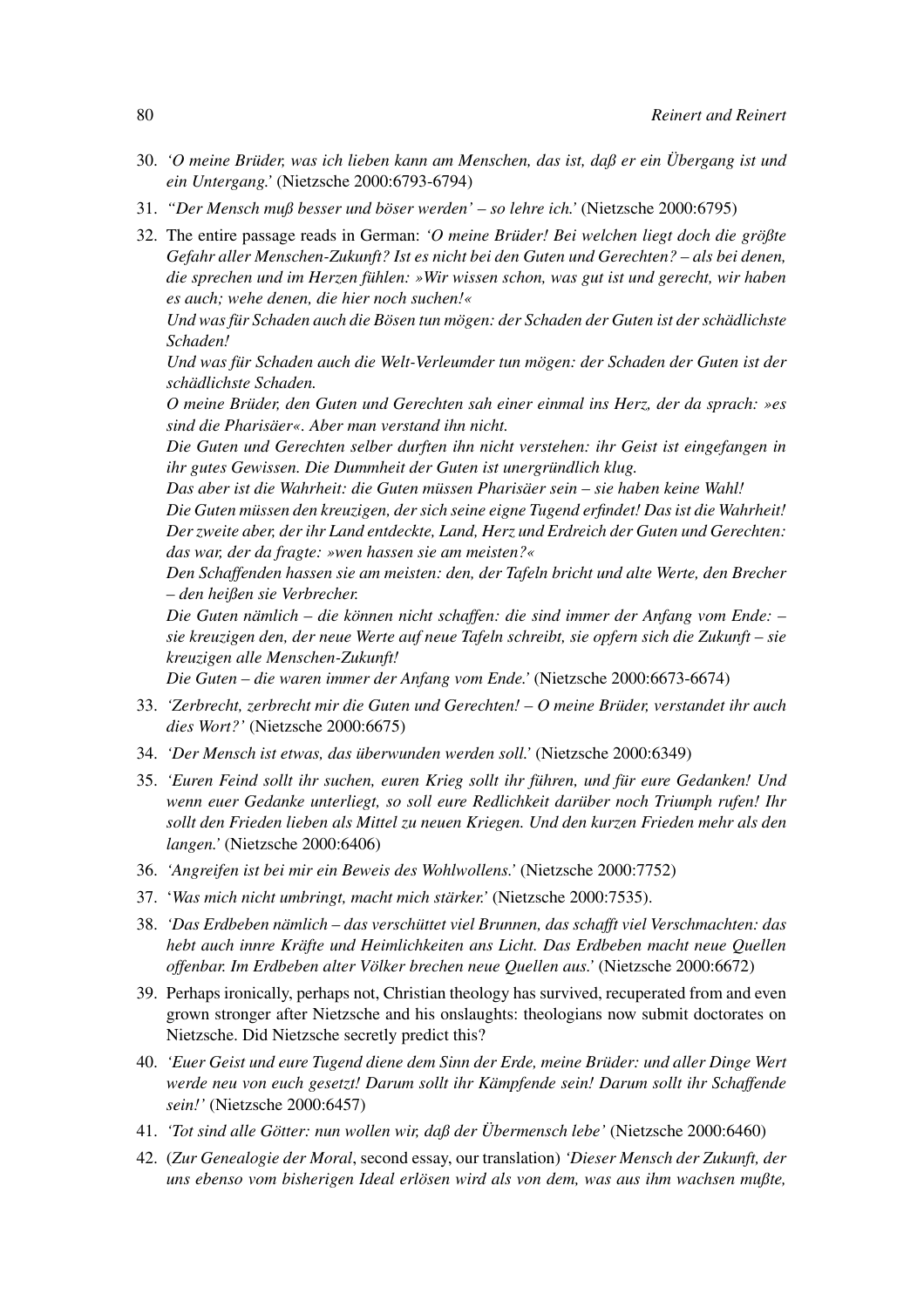*vom großen Ekel, vom Willen zum Nichts, vom Nihilismus, dieser Glockenschlag des Mittags und der großen Entscheidung, der den Willen wieder frei macht, der der Erde ihr Ziel und dem Menschen seine Hoffnung zurückgibt, dieser Antichrist und Antinihilist, dieser Besieger Gottes und des Nichts – er muß einst kommen. . . '* (Nietzsche 2000:7354)

- 43. *'Der Sonne gleich will auch Zarathustra untergehn: nun sitzt er hier und wartet, alte zerbrochene Tafeln um sich und auch neue Tafeln – halbbeschriebene.'* (Nietzsche 2000:6651)
- 44. *'Wiederum aber steigt aus der Zerstörung neuer schöpferischer Geist empor; der Mangel an Holz und die Notdurft des täglichen Lebens drängten auf die hin, drängten auf die Auffindung oder die Erfindung von Ersatzstoffen für das Holz hin, drängten zur Nutzung der Steinkohle als Heizmaterial, drängten zur Erfindung des Kokesverfahrens bei der Eisenbereitung. Daß dieses aber die ganze Großartige Entwicklung des Kapitalismus im 19. Jahrhundert erst möglich gemacht hat, steht für jeden Kundigen außer Zweifel. Sodaß auch hier, in diesem entscheidenden Punkte, unsichtbare Fäden die merkantilen und die militaristischen Interessen eng miteinander zu verknüpfen scheinen.'*
- 45. *'Ohne auf Sombart und die allgemeine Literatur der zwanziger und dreißiger Jahre hinzuweisen, bot Schumpeter (in Kapitalismus, Sozialismus und Demokratie) im wesentlichen nur daß, was bereits Jahrzehnte zuvor in den deutschen Diskussionen über die 'Zukunft der Kapitalismus' geschrieben und gesagt worden war*...'
- 46. *'Die Berechenbarkeit eines Geschehens liegt nicht darin, daß eine Regel befolgt wurde, oder einer Notwendigkeit gehorcht wurde, oder ein Gesetz von Kausalität von uns in jedes Geschehen projiziert wurde –: sie liegt in der Wiederkehr 'identischer Fälle'.'*
- 47. In the Stanford translation called 'Unfashionable Observations',
- 48. *'Aber die Wissenschaft und gerade auf die Geisteswissenschaft soll doch 'dem Leben dienen'. Das ist die Anforderung, die heute jeder stellen wird, nachdem vor ein paar Menschenaltern Nietzsches Mahnruf erklungen ist* [Sombart's footnote reads: *'die heute immer noch zeitgemäß ist*'] *'den wir alle im Tiefsten unserer Seele für berechtigt halten und der heute mehr denn je am Platz ist. Wir wollen keine Stubengelehrsamkeit, keine Antiquitätenkrämerei, kein 'totes' Wissen.'*
- 49. *'Der Verkehr mit der Wissenschaft, wenn er durch keine höhere Maxime der Erziehung geleitet und eingeschränkt, sondern, nach dem Grundsatze »je mehr desto besser« nur immer mehr entfesselt wird, ist gewiß für die Gelehrten ebenso schädlich, wie der ökonomische Lehrsatz des laisser faire für die Sittlichkeit ganzer Völker.'* (Nietzsche 2000:4008)
- 50. The original passage in German reads as follows: *'Wer ist nicht fast im voraus überzeugt, daß ihre Prämissen eine wunderbare Mischung von Wahrheit und Irrtum enthalten und es daher nicht der Mühe verlohnt, über die Konsequenzen nachzudenken? Das fertig Abgeschlossne dieser Systeme zieht vielleicht die Jugend an und macht auf die Unerfahrnen Eindruck, aber ausgebildete Menschen lassen sich nicht davon blenden. Sie sind immer bereit, Andeutungen und Vermutungen günstig aufzunehmen, und die kleinste Wahrheit ist ihnen willkommen – aber ein großes Buch voll deduktiver Philosophie fordert den Argwohn heraus. Zahllose unbewiesene abstrakte Prinzipien sind von sanguinischen Leuten hastig gesammelt und in Büchern und Theorien sorgfältig in die Länge gezogen worden, um mit ihnen die ganze Welt zu erklären. Aber die Welt kümmert sich nicht um diese Abstraktionen, und das ist kein Wunder, da diese sich untereinander widersprechen.*' (Nietzsche 2000:4124-4125)
- 51. (*Zur Genealogie der Moral*, our translation): *'Hüten wir uns nämlich, meine Herren Philosophen, von nun an besser vor der gefährlichen alten Begriffs-Fabelei, welche ein 'reines, willenloses, schmerzloses, zeitloses Subjekt der Erkenntnis' angesetzt hat, hüten*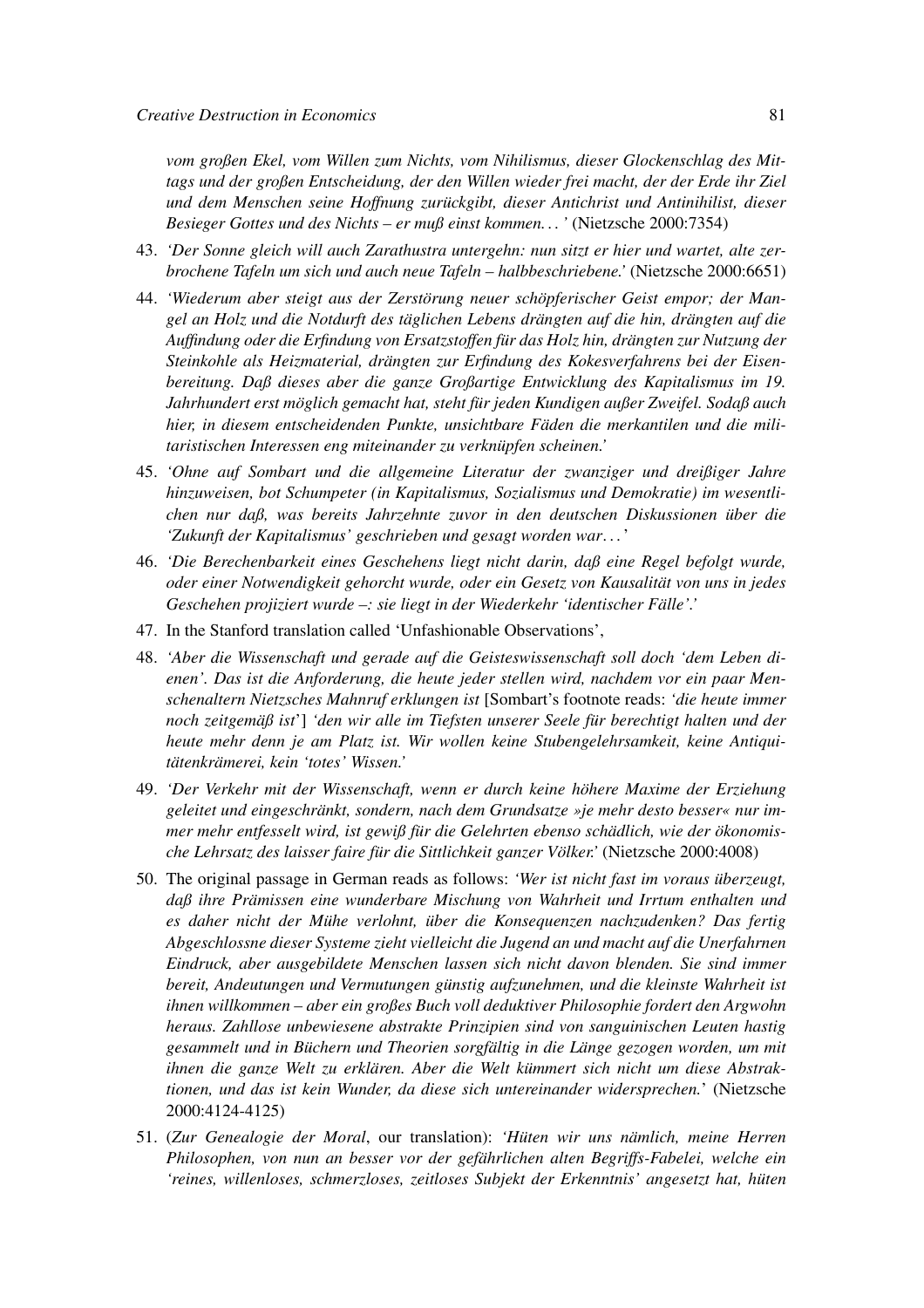*wir uns vor den Fangarmen solcher kontradiktorischer Begriffe wie 'reine Vernunft', 'absolute Geistigkeit', 'Erkenntnis an sich'; – hier wird immer ein Auge zu denken verlangt, das gar nicht gedacht werden kann, ein Auge, das durchaus keine Richtung haben soll, bei dem die aktiven und interpretierenden Kräfte unterbunden sein sollen, fehlen sollen, durch die doch Sehen erst ein Etwas-Sehen wird, hier wird also immer ein Widersinn und Unbegriff vom Auge verlangt. Es gibt nur ein perspektivisches Sehen, nur ein perspektivisches 'Erkennen'; und je mehr Affekte wir über eine Sache zu Worte kommen lassen, je mehr Augen, verschiedne Augen wir uns für dieselbe Sache einzusetzen wissen, um so vollständiger wird unser 'Begriff' dieser Sache, unsre 'Objektivität' sein. Den Willen aber überhaupt eliminieren, die Affekte samt und sonders aushängen, gesetzt, daß wir dies vermöchten: wie? hieße das nicht den Intellekt kastrieren?'* (Nietzsche 2000:7394-7395). This is an example of how the Kaufmann translation often makes a 'kinder' Nietzsche: 'Fangarme' was translated as 'trap' rather than 'tentacles'.

- 52. *'Nietzsche hat bei den Engländern die, wie er meinte, prototypische Moral und Politik der Krämer und Händler vorgefunden, das Rechnen und Berechnen, Kalkulieren und Taxieren nicht nur als Schlüssel zur Welt des Geschäfts, sondern auch zur Welt der Moral und Politik. Was ihn daran störte, ja empörte, war das Übergreifen tauschnotwendiger Gleichheit und ökonomischen Taxierens auf Bereiche des Lebens, die solcher Logik der Äquivalenz gerade nicht gehorchen sollten.'*
- 53. ('Über Wahrheit und Lüge im au*ß*ermoralischen Sinn', our translation): *'Denken wir besonders noch an die Bildung der Begriffe. Jedes Wort wird sofort dadurch Begriff, daß es eben nicht für das einmalige ganz und gar individualisierte Urerlebnis, dem es sein Entstehen verdankt, etwa als Erinnerung dienen soll, sondern zugleich für zahllose, mehr oder weniger ähnliche, das heißt streng genommen niemals gleiche, also auf lauter ungleiche Fälle passen muß. Jeder Begriff entsteht durch Gleichsetzen des Nichtgleichen. So gewiß nie ein Blatt einem andern ganz gleich ist, so gewiß ist der Begriff Blatt durch beliebiges Fallenlassen dieser individuellen Verschiedenheiten, durch ein Vergessen des Unterscheidenden gebildet und erweckt nun die Vorstellung, als ob es in der Natur außer den Blättern etwas gäbe, das »Blatt« wäre, etwa eine Urform, nach der alle Blätter gewebt, gezeichnet, abgezirkelt, gefärbt, gekräuselt, bemalt wären, aber von ungeschickten Händen, so daß kein Exemplar korrekt und zuverlässig als treues Abbild der Urform ausgefallen wäre. Wir nennen einen Menschen »ehrlich«; warum hat er heute so ehrlich gehandelt? fragen wir. Unsere Antwort pflegt zu lauten: seiner Ehrlichkeit wegen. Die Ehrlichkeit! Das heißt wieder: das Blatt ist die Ursache der Blätter. Wir wissen ja gar nichts von einer wesenhaften Qualität, die »die Ehrlichkeit« hieße, wohl aber von zahlreichen individualisierten, somit ungleichen Handlungen, die wir durch Weglassen des Ungleichen gleichsetzen und jetzt als ehrliche Handlungen bezeichnen; zuletzt formulieren wir aus ihnen eine qualitas occulta mit dem Namen: »die Ehrlichkeit«. Das Übersehen des Individuellen und Wirklichen gibt uns den Begriff, wie es uns auch die Form gibt, wohingegen die Natur keine Formen und Begriffe, also auch keine Gattungen kennt, sondern nur ein für uns unzugängliches und undefinierbares X. Denn auch unser Gegensatz von Individuum und Gattung ist anthropomorphisch und entstammt nicht dem Wesen der Dinge, wenn wir auch nicht zu sagen wagen, daß er ihm nicht entspricht: das wäre nämlich eine dogmatische Behauptung und als solche ebenso unerweislich wie ihr Gegenteil. Was ist also Wahrheit? Ein bewegliches Heer von Metaphern, Metonymien, Anthropomorphismen, kurz eine Summe von menschlichen Relationen, die, poetisch und rhetorisch gesteigert, übertragen, geschmückt wurden und die nach langem Gebrauch einem Volke fest, kanonisch und verbindlich dünken: die Wahrheiten sind Illusionen, von denen man vergessen hat, daß sie welche sind, Metaphern, die ab-*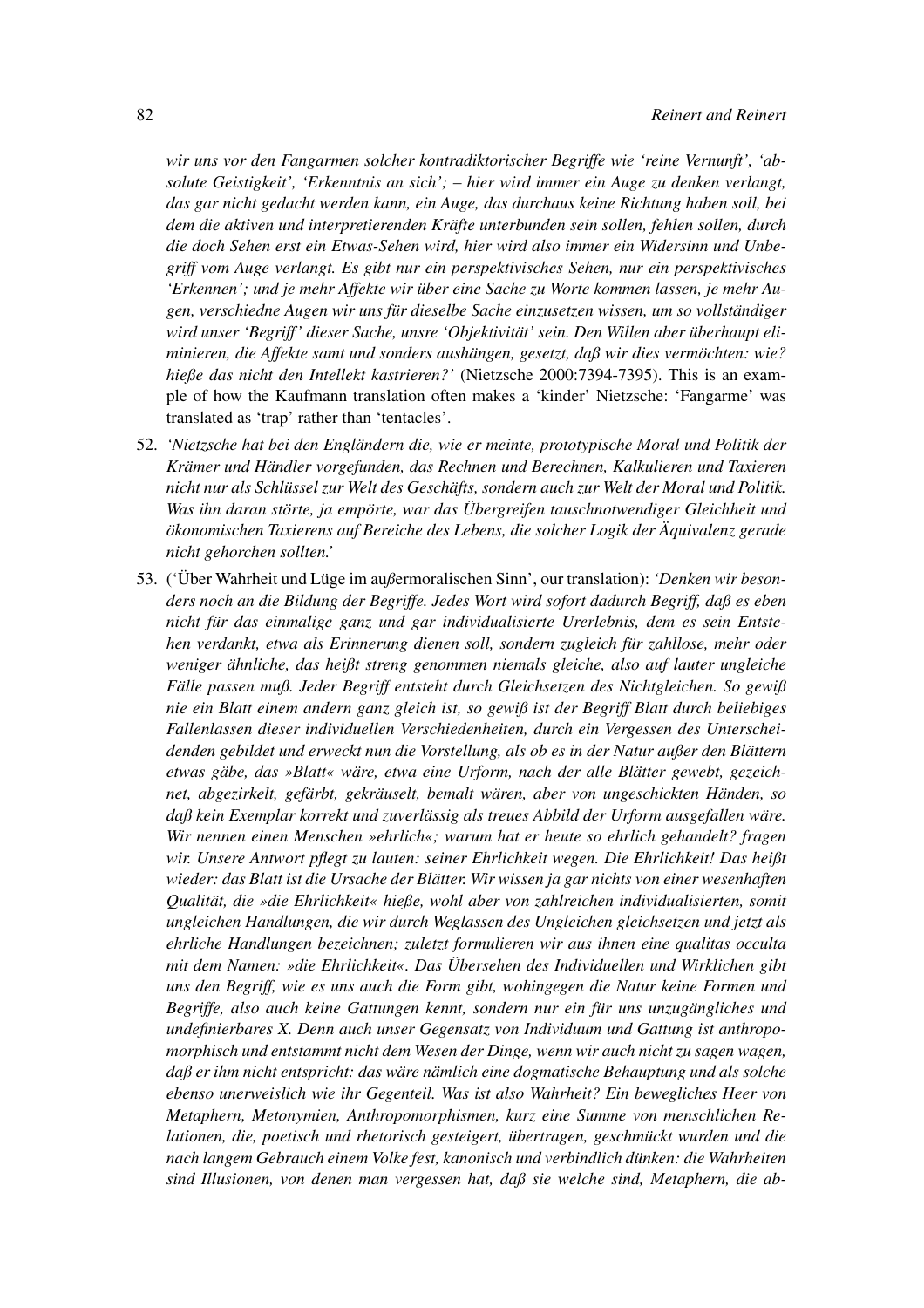*genutzt und sinnlich kraftlos geworden sind, Münzen, die ihr Bild verloren haben und nun als Metall, nicht mehr als Münzen, in Betracht kommen.'* (Nietzsche 2000:8591-8592)

- 54. Amongst other things, Nietszche describes Dühring as *'jenen Berliner Rache-Apostel Eugen Dühring, der im heutigen Deutschland den unanständigsten und widerlichsten Gebrauch vom moralischen Bumbum macht: Dühring, das erste Moral-Großmaul, das es jetzt gibt, selbst noch unter seinesgleichen, den Antisemiten.*' (Nietzsche 2000:7402)
- 55. *'Schaffen das ist die große Erlösung vom Leiden, und des Lebens Leichtwerden. Aber daß der Schaffende sei, dazu selber tut Leid not und viel Verwandelung.'* (Nietzsche 2000:6468)

## **REFERENCES**

- Appel, M. (1992). *Werner Sombart. Theoretiker und Historiker des modernen Kapitalismus*. Marburg: Metropolis.
- Backhaus, J. (editor) (1996). *Werner Sombart (1863-1941), Social Scientist*. Marburg: Metropolis, 3 vols.
- Buchanan, J. (1979). *What Should Economists Do?* Indianapolis: Liberty Press.
- Burckhardt, J. (1979). *Reflections on History*. Indianapolis: Liberty Classics.
- Drechsler, W. (2004). 'Natural vs. Social Sciences: On Understanding in Economics', in Reinert E. (editor), *Globalization, Economic Development and Inequality. An Alternative Perspective*. Cheltenham: Elgar.
- Figl, J. (1991). 'Nietzsche's Early Encounters with Asian Thought', in Parkes, G. (editor), *Nietzsche and Asian Thought*. Chicago: University of Chicago Press.
- Freeman, C. and Louca, F. (2001). *As Time Goes By. From the Industrial Revolution to the Information Revolution*. Oxford: Oxford University Press.
- Giddens, A. (1998). *The Third Way the Renewal of Social Democracy*. Cambridge: Polity Press.
- Haberler, G. (1950). 'Joseph Alois Schumpeter, 1883-1950', in *Quarterly Journal of Economics*, Vol. LXIV, No. 3, August 1950, 333-372.
- Hegel, G.W.F. (1953). *Reason in History a general introduction to the philosophy of history*. New York: The Liberal Arts Press.
- Herder, J.G. (1781). *Vom Einfluss der Regierung auf die Wissenschaften, und* der *Wissenschaften auf die Regierung*, Berlin: Decker.
- Herder, J.G. (1790-92). *Ideen zur Philosophie der Geschichte der Menschheit*. Karlsruhe: Schmieder.
- *Industry and Innovation*, Vol. 9, Nos. 1-2, April-August 2002, Special Issue: Schumpeter's "Lost" Seventh Chapter, J.A. Mathews, editor.
- Justi, J.H.G. von (1762). *Vergleichungen der Europäischen mit den Asiatischen und andern vermeintlich Barbarischen Regierungen, in drey Büchern verfasset*. Berlin: In Verlag Johann Heinrich Rüdigers.
- Kantzenbach, F. (1970). *Johann Gottfried Herder*. Hamburg: Rowohlt.
- Lenger, F. (1994). *Werner Sombart (1863-1941) eine Biographie*. Munich: Beck.
- Levy, O. (1929). 'Friedrich Wilhelm Nietzsche', entry in *Encyclopedia Britannica*, 14<sup>th</sup> edition, Vol. 16. London: Encyclopedia Britannica Company.
- Lilla, M. (1993). *G. B. Vico. The Making of an Anti-Modern*. Cambridge, Mass: Harvard University Press.
- Nietzsche, F. (1968a). *Thus spoke Zarathustra* (translated by W. Kaufmann). London: Penguin Books.
- Nietzsche, F. (1968b). *Twilight of the Idols* (translated by R. Hollingdale). London: Penguin Books.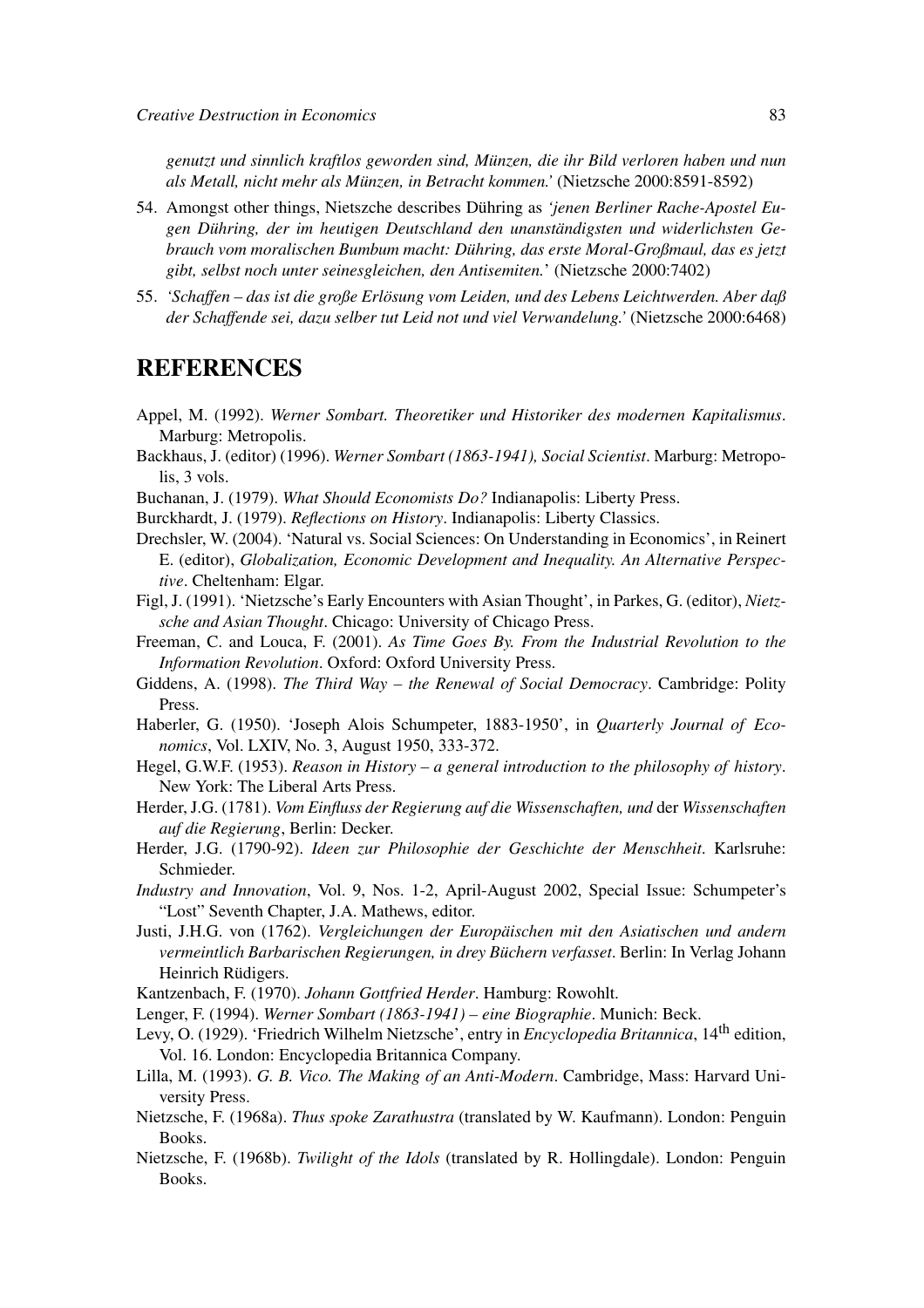- Nietzsche, F. (1994). *On the Genealogy of Morality* (translated by C. Diethe). Cambridge: Cambridge University Press.
- Nietzsche, F. (1995). *Unfashionable observations* (translated by R. Gray). Stanford: Stanford University Press.
- Nietzsche, F. (2000). *Digitale Bibliothek Band 31: Nietzsche*. Berlin: Directmedia (CD-ROM).
- Noble, D.F. (1997). *The Religion of Technology. The Divinity of Man and the Spirit of Invention*. New York: Knopf.

Ottmann, H. (1987). *Philosophie und Politik bei Nietzsche*. Berlin: de Gruyter.

- Pareto, V. (1916). *Trattato di Sociologia Generale*, Florence: G. Barbèra, 2 volumes. (English edition *The Mind and Society*. New York: Harcourt, Brace and Company, 1935).
- Parkes, G. (editor) (1991). *Nietzsche and Asian Thought*. Chicago: University of Chicago Press.
- Perez, C. (2002). *Technological Revolutions and Financial Capital. The Dynamics of Bubbles and Golden Ages*. Cheltenham: Elgar.
- Perez, C. (Forthcoming 2004). 'Technological Revolutions, Paradigm Shifts, And Socio-Institutional Change', in Reinert E. (editor), *Globalization, Economic Development and Inequality. An Alternative Perspective*. Cheltenham: Elgar.
- Peters, H.F. (1977). *Zarathustra's Sister: The Case of Elisabeth and Friedrich Nietzsche*. York: Crown Publishers.
- Rand, A. (1957). *Atlas Shrugged*. New York: Random House.
- Reinert, E. (1995). 'Competitiveness and its predecessors a 500 year cross-national perspective'. In *Structural Change and Economic Dynamics*, Vol. 6.
- Reinert, E. (2000). 'Karl Bücher and the Geographical Dimensions of Techno-Economic Change', in Backhaus, Jürgen (editor), *Karl Bücher: Theory – History – Anthropology – Non Market Economies*. Marburg: Metropolis.
- Reinert, E. (2002). 'Schumpeter in the Context of two Canons of Economic Thought', in *Industry and Innovation*, Vol. 6, No. 1.
- Reinert, E. (Forthcoming 2004). (editor), *Globalization, Economic Development and Inequality. An Alternative Perspective*. Cheltenham: Elgar.
- Reinert, E. and Daastøl, A. (1997). 'Exploring the Genesis of Economic Innovations: The religious gestalt-switch and the duty to invent as preconditions for economic growth', in *European Journal of Law and Economics*, Vol. 4, No. 2/3, 1997, and in *Christian Wolff. Gesammelte Werke, Materialien und Dokumente*. Hildesheim: Georg Olms Verlag, 1998.
- Reinert, E. and Daastøl, A. (Forthcoming 2004). 'The Other Canon: The History of Renaissance Economics', in Reinert, E. (editor), *Globalization, Economic Development and Inequality. An Alternative Perspective*. Cheltenham: Elgar.
- Santarelli, E. and Pesciarelli, E. (1990). 'The Emergence of a Vision: The Development of Schumpeter's Theory of Entrepreneurship', in *History of Economic Policy*, Vol. 22, Winter 1990, No. 4.
- Schacht, R. (1994). *Nietzsche, Genealogy, Morality*. London: University of California Press.
- Shionoya, Y. (1997). *Schumpeter and the Idea of Social Sciences*. Cambridge: Cambridge University Press. (Original edition, Tokyo 1995).
- Schumpeter, J.A. (1908). *Das Wesen und der Haupteinhalt der Theoretischen Nationalökonomie*. Leipzig: Duncker & Humblot.
- Schumpeter, J.A. (1912). *Theorie der wirtschaftlichen Entwicklung*. Leipzig: Duncker & Humblot.
- Schumpeter, J.A. (1914). *Epochen der Dogmen- und Methodengeschichte*. Tübingen: Mohr.
- Schumpeter, J.A. (1939). *Business Cycles*. New York: McGraw-Hill, 2 volumes.
- Schumpeter, J.A. (1942). *Capitalism, Socialism and Democracy*. New York: Harper.
- Sokel, W. (1959). *The Writer in Extremis*. Stanford: Stanford University Press.
- Sombart, W. (1913). *Krieg und Kapitalismus*. Leipzig: Duncker & Humblot.